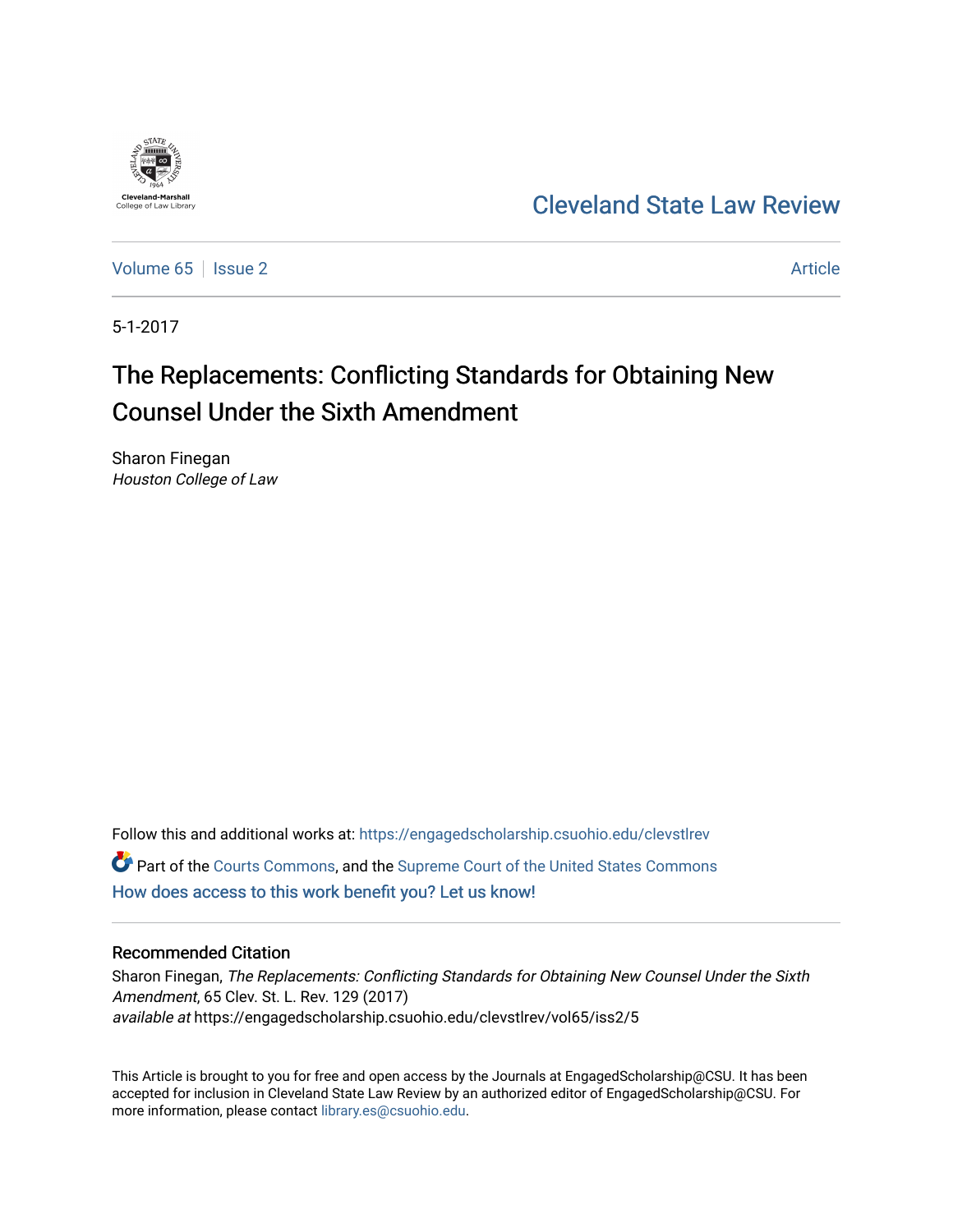### **THE REPLACEMENTS: CONFLICTING STANDARDS FOR OBTAINING NEW COUNSEL UNDER THE SIXTH AMENDMENT**

#### SHARON FINEGAN\*

#### ABSTRACT

In 2006, the Supreme Court handed down a decision in *United States v. Gonzalez-Lopez* emphasizing the importance of a defendant's right to counsel of choice under the Sixth Amendment and holding a denial of this right constitutes structural error, requiring automatic reversal. Following that decision, several federal circuit courts and state appellate courts have questioned how to apply this right to circumstances where the right to choice of counsel and the right to appointed counsel overlap. When a defendant seeks to replace retained counsel for appointed counsel, should the standard governing his motion fall under the right to choice of counsel? Or should such the motion fall within the purview of the right to appointed counsel? Despite the fact that defendants have sought to replace retained counsel with appointed counsel for decades, the Supreme Court has never established a clear standard to apply under these circumstances. Because of this lack of guidance, lower courts have split on the standard to apply in these circumstances.

As recently as April 2016, the Eleventh Circuit held that the right to choice of counsel standard should govern and that a defendant need not show any cause to support his request to substitute retained counsel. In so holding, the Eleventh Circuit rejected the First Circuit's standard that a defendant must demonstrate good cause to succeed in a motion to substitute retained counsel for appointed counsel.

In order to resolve the conflicting standards employed by the lower courts, a clear rule needs to be established to both protect the defendant's right to counsel of choice and preserve judicial efficiency and fairness to all participants in the trial process. By adopting the Eleventh and Ninth Circuit standard that a defendant need not demonstrate good cause in order to replace his retained attorney, the Court would provide a clear rule that would protect the defendant's constitutional right to counsel of choice. At the same time, the defendant's right to choice of counsel should be considered a rebuttable presumption. The Court should allow the presumption in favor of counsel of choice to be overcome by a trial court's factual findings that a motion to substitute would lead to delays that would cause unfairness or perceived unfairness, or would unduly inconvenience participants in the trial process. By establishing this rebuttable presumption, the Court would provide clear guidance to lower courts struggling to ensure efficiency while at the same time protecting a defendant's constitutional right to counsel of choice.

 $\overline{a}$ 

<sup>\*</sup> Professor of Law, Houston College of Law (formerly South Texas College of Law). I am grateful to Maxine Goodman for her guidance and advice and Jason Dahlem for his support and suggestions.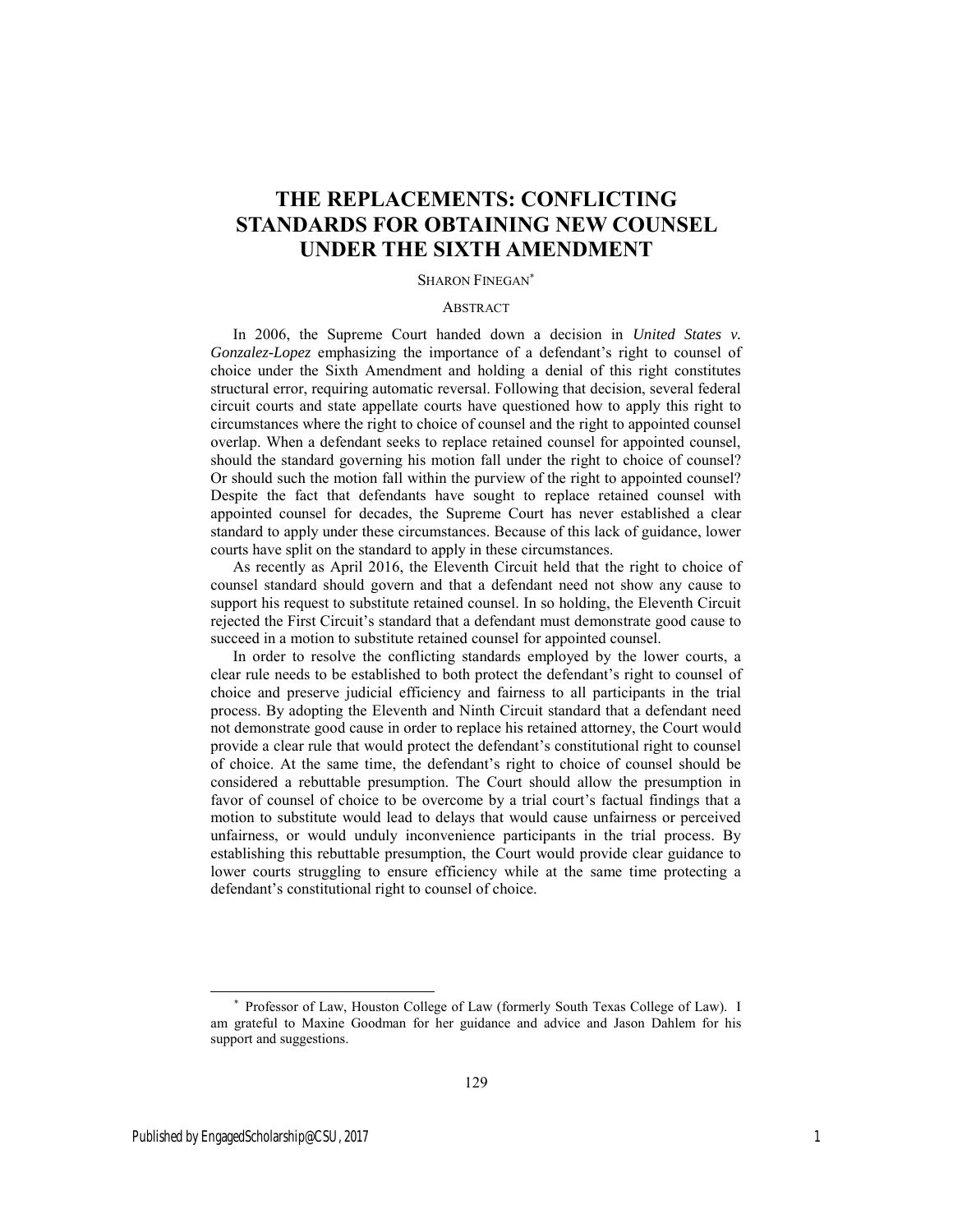#### **CONTENTS**

| $\mathbf{I}$ . | 130                                                                              |
|----------------|----------------------------------------------------------------------------------|
| H.             | RIGHTS AFFORDED UNDER THE SIXTH AMENDMENT RIGHT TO                               |
|                |                                                                                  |
| Ш              | CONFLICTING STANDARDS APPLIED TO MOTIONS TO SUBSTITUTE                           |
|                |                                                                                  |
|                | No Showing of Cause Required: The Eleventh and Ninth Circuit<br>A.               |
|                | Standard for Replacement of Retained Counsel 141                                 |
|                | A Showing of Good Cause Required: The First Circuit Standard for<br>B.           |
|                | Substitution of Appointed for Retained Counsel 144                               |
|                | Avoiding a Constitutional Standard: Examining the Substitution of<br>$C_{\cdot}$ |
|                | Counsel Through Rules Governing Discretionary Powers Afforded                    |
|                |                                                                                  |
| IV             | DEVELOPING A CLEARER STANDARD FOR CASES INVOLVING THE                            |
|                |                                                                                  |
| V              |                                                                                  |

#### I. INTRODUCTION

The Sixth Amendment to the United States Constitution provides that "[i]n all criminal prosecutions, the accused shall enjoy the right . . . to have the Assistance of Counsel for his defence."<sup>1</sup> The right of a defendant to be represented by counsel is fundamental to the American system of justice.<sup>2</sup> In the U.S. adversarial system, the State and the defendant are engaged in a contest to determine the defendant's guilt. However, the power of the State far outweighs that of an individual defendant.<sup>3</sup> In order to ensure a fair and just result, procedural rules limit the evidence that can be introduced and attempt to level the playing field.<sup>4</sup> Unfortunately, the vast majority of defendants are incapable of understanding, let alone enforcing, these procedural

 $\overline{a}$ 

<sup>3</sup> Briggs J. Matheson, *The Sixth Amendment Twilight Zone: First-Tier Review and the Right to Counsel*, 3 BRIT. J. AM. LEGAL STUD. 441, 446 (2014); *see also* Gideon v. Wainwright, 372 U.S. 335, 344 (1963) (noting the "vast sums of money" spent by states to prosecute criminal defendants, requiring the appointment of counsel to ensure that defendants can "stand[] equal before the law").

<sup>1</sup> U.S. CONST. amend. VI.

<sup>2</sup> Alfredo Garcia, *The Right to Counsel Under Siege: Requiem for an Endangered Right?*, 29 AM. CRIM. L. REV. 35, 35 (1991) ("The rights delineated in the amendment are meant to equalize the balance of power in the criminal process by granting the defendant an indispensable shield against the natural advantage the prosecution enjoys in a criminal trial."); Patrick S. Metze, *Speaking Truth to Power: The Obligation of the Courts to Enforce the Right to Counsel at Trial*, 45 TEX. TECH L. REV. 163, 168 (2012) ("[T]hose who founded this country held the right to counsel in the highest of reverence.").

<sup>4</sup> Matheson, *supra* note 3, at 446*.*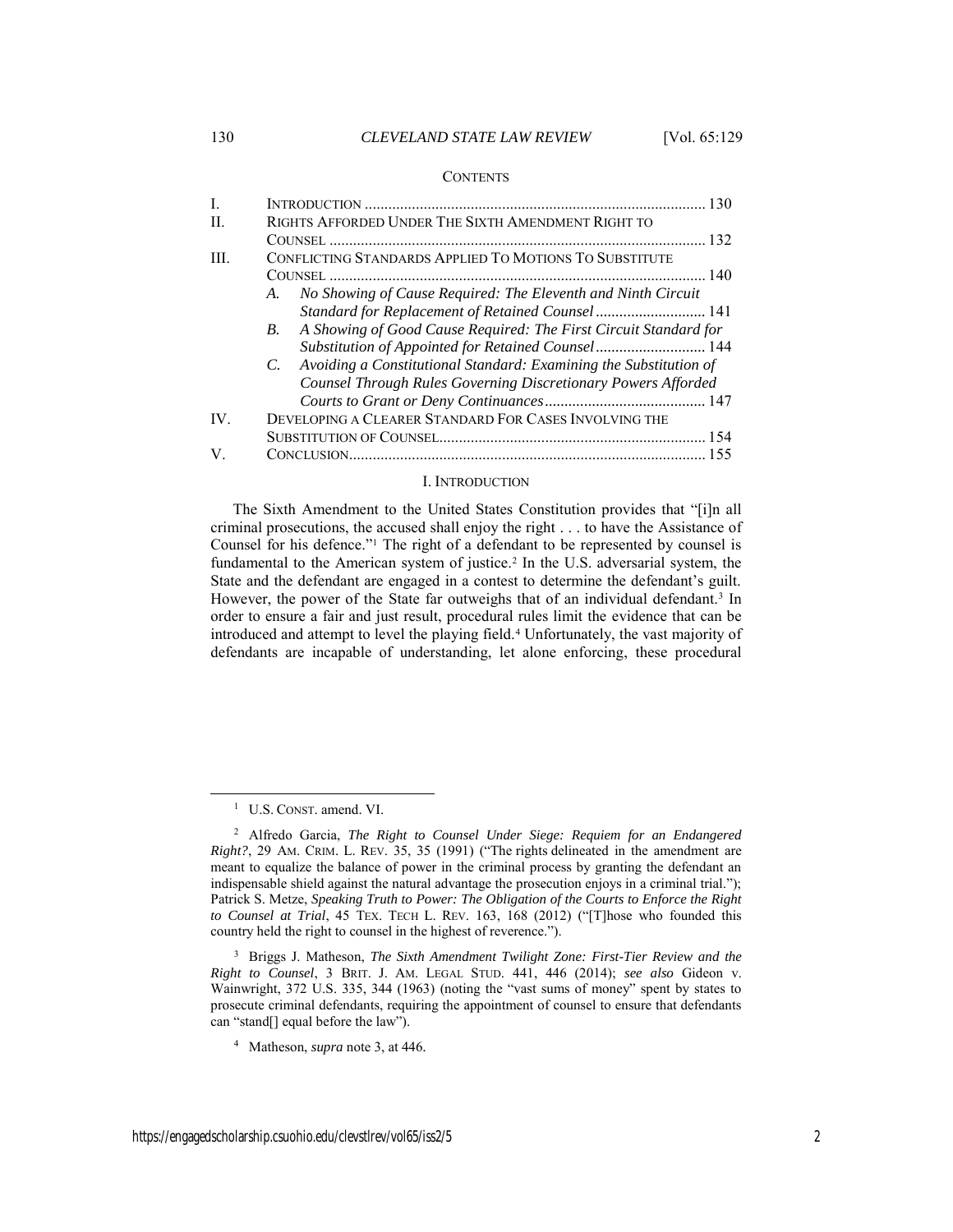rules.<sup>5</sup> Thus, to ensure the fairness of the system, it is crucial that defendants have counsel to adequately protect their rights. 6

The broad language of the Sixth Amendment has been interpreted to encompass several fundamental rights involving a criminal defendant's right to an attorney.<sup>7</sup> These rights include the right to effective counsel, the right to an appointed counsel when the defendant is indigent, and the right to choice of counsel.<sup>8</sup> The latter two rights have generally been addressed independently.<sup>9</sup> Issues that arise with the right to choice of counsel are governed by different standards than issues that arise regarding an indigent defendant's right to appointed counsel.<sup>10</sup> Yet, under certain circumstances, these two rights can intertwine and, indeed, conflict.

Imagine a criminal case that is about to go to trial. The defendant has been represented by retained counsel throughout the pretrial process but, prior to the start of trial, seeks to substitute his retained attorney for a court-appointed attorney. This request could be the result of a breakdown in communications between the retained attorney and her client, a conflict of interest, a lack of financial resources, or simply a desire to delay the start of trial. At this point, the trial judge must balance the defendant's right to counsel of choice with both his right to appointed counsel and the need for fair and efficient administration of justice.<sup>11</sup> There are well-established rules governing the standard applicable to indigent defendants seeking to replace their appointed counsel with new appointed counsel.<sup>12</sup> Likewise, the Supreme Court has established standards to apply when a defendant seeks to replace his retained

 $\overline{a}$ 

<sup>10</sup> United States v. Brown, 785 F.3d 1337, 1343-44 (9th Cir. 2015).

<sup>11</sup> *See, e.g.*, Com. v. Dunne, 474 N.E.2d 538, 541-42 (Mass. 1985) ("When the defendant seeks a continuance to substitute counsel at or near the time of trial, the judge must balance the defendant's right to choose his counsel with the interests of the court, the public, the victim, and the witnesses. There is no easy, mechanical test that the judge can apply in balancing these interests.") (internal citations omitted).

<sup>&</sup>lt;sup>5</sup> Johnson v. Zerbst, 304 U.S. 458, 462-63 (1938) (explaining that the Sixth Amendment "embodies a realistic recognition of the obvious truth that the average defendant does not have the professional legal skill to protect himself when brought before a tribunal with power to take his life or liberty, wherein the prosecution is presented by experienced and learned counsel").

<sup>&</sup>lt;sup>6</sup> *Id.* at 463 ("The 'right to be heard would be, in many cases, of little avail if it did not comprehend the right to be heard by counsel.'") (quoting Powell v. Alabama, 287 U.S. 45, 68 (1932)).

<sup>7</sup> United States v. Rivera-Corona, 618 F.3d 976, 979 (9th Cir. 2010).

<sup>8</sup> *Id.*

<sup>9</sup> United States v. Gonzalez-Lopez, 548 U.S. 140, 147-48 (2006) (noting that to combine analysis of the two rights would "confuse the right to counsel of choice—which is the right to a particular lawyer regardless of comparative effectiveness—with the right to effective counsel—which imposes a baseline requirement of competence on whatever lawyer is chosen or appointed").

<sup>12</sup> United States v. Young, 482 F.2d 993, 995 (5th Cir. 1973) ("Although an indigent criminal defendant has a right to be represented by counsel, he does not have a right to be represented by a particular lawyer, or to demand a different appointed lawyer except for good cause.").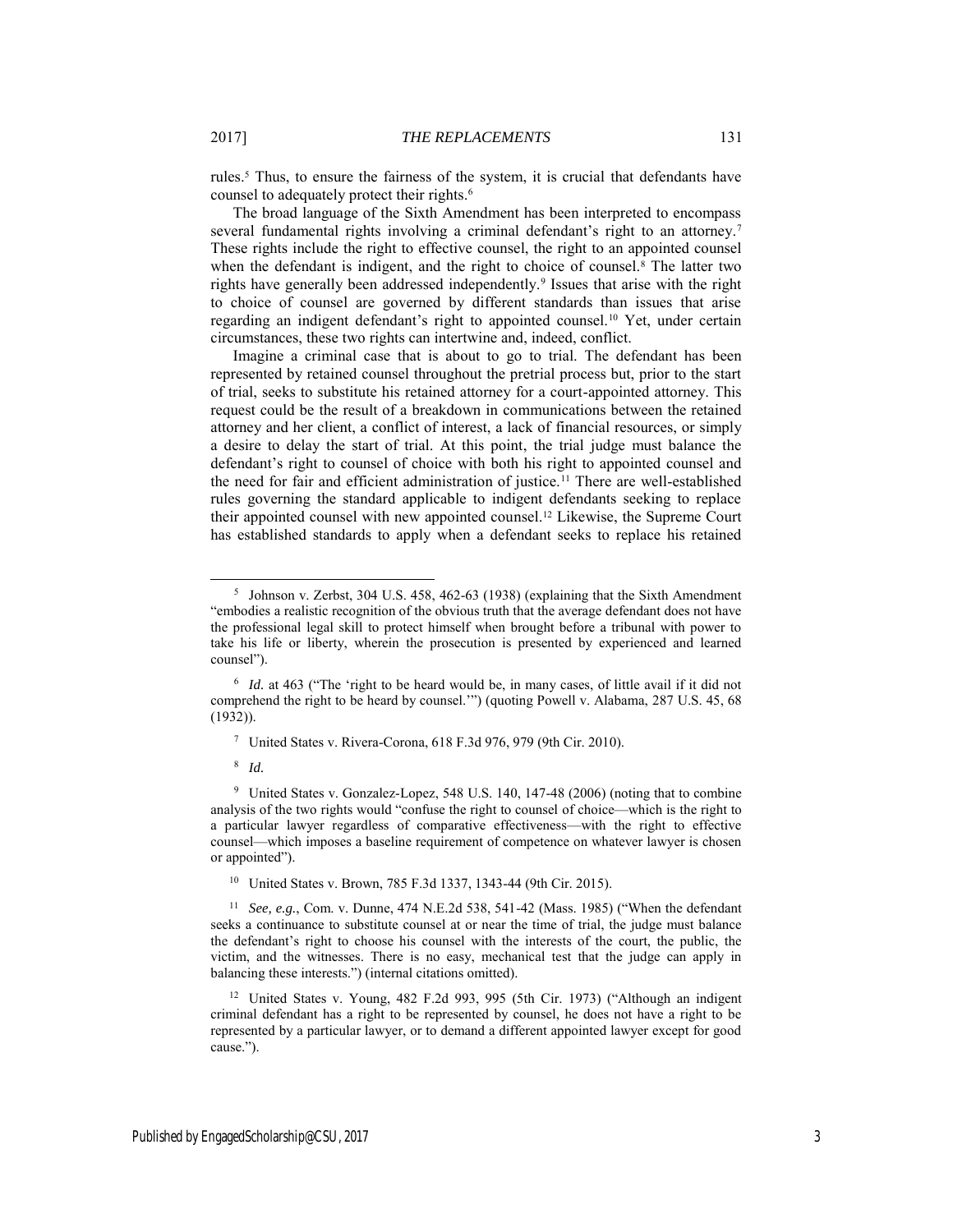counsel with newly retained counsel.<sup>13</sup> However, the Court has yet to provide clear guidance on a standard to apply to a motion to substitute counsel when a defendant seeks to replace retained counsel with appointed counsel.

Because of this lack of guidance, lower courts have struggled to determine which standards apply in granting the defendant's right to substitute counsel.<sup>14</sup> Some courts emphasize the constitutional significance of the defendant's right to counsel of choice and place little burden on the defendant to show why he wishes to substitute counsel.<sup>15</sup> Other courts have required defendants to show good cause as to why the retained counsel should be substituted.<sup>16</sup> Still, other courts have dealt with this challenge by focusing on the discretion trial judges have in granting continuances and use that discretion to limit a defendant's ability to substitute counsel.<sup>17</sup>

This Article will examine the conflict regarding the standard applicable to choice of counsel and the merits of the various ways courts address the rights conferred by the Sixth Amendment. The Article first addresses the different rights established by the Sixth Amendment right to counsel. The Article then examines the various court rulings that have addressed this conflict. Finally, the Article analyzes these standards and provides a procedure that would resolve these conflicting lines of authority while preserving the defendant's Sixth Amendment rights to ensure fairness and efficiency in the trial process.

#### II. RIGHTS AFFORDED UNDER THE SIXTH AMENDMENT RIGHT TO COUNSEL

One criminal procedure scholar has noted, "[T]here appears to be but a single Sixth Amendment right to counsel."<sup>18</sup> However, this single right encompasses both the right to retained counsel of choice and the right to appointed counsel for indigent defendants.<sup>19</sup> Further, the rights to appointed counsel and counsel of choice have been held to be distinct and independent of one another.<sup>20</sup>

The reason these rights are evaluated independently stems from the different derivations of these rights. The right to choice of counsel is derived from the recognition that "[r]epresentation by counsel would usually be of great value to the defendant" and the acknowledgment of the importance of a defendant's freedom to

<sup>15</sup> *See, e.g.*, *Jiminez-Antunez*, 820 F.3d at 1271; United States v. Rivera-Corona, 618 F.3d 976, 978 (9th Cir. 2010).

<sup>16</sup> *See, e.g.*, United States v. Austin, 812 F.3d 453, 456 (5th Cir. 2016); United States v. Mota-Santana, 391 F.3d 42, 46-47 (1st Cir. 2004).

<sup>17</sup> *See, e.g.*, Hyatt v. Branker, 569 F.3d 162 (4th Cir. 2009); State v. Andrews, 249 P.3d 912, 171 (Kan. Ct. App. 2011).

<sup>18</sup> WAYNE R. LAFAVE ET AL., CRIMINAL PROCEDURE § 11.1 (5th ed. 2009) (hereinafter LAFAVE).

<sup>19</sup> *Id.*

 $\overline{a}$ 

<sup>20</sup> United States v. Gonzalez-Lopez, 548 U.S. 140, 147-48 (2006).

<sup>13</sup> *Gonzalez-Lopez*, 548 U.S. at 147-48; Wheat v. United States, 486 U.S. 153, 159 (1988).

<sup>14</sup> United States v. Jiminez-Antunez, 820 F.3d 1267, 1271 (11th Cir. 2016); *see also Com.*, 474 N.E.2d at 542 (stating that there is not "an all-inclusive list of factors for the judge to consider" and that "the judge must blend an appreciation of the inevitable difficulties of trial administration with a concern for constitutional protections").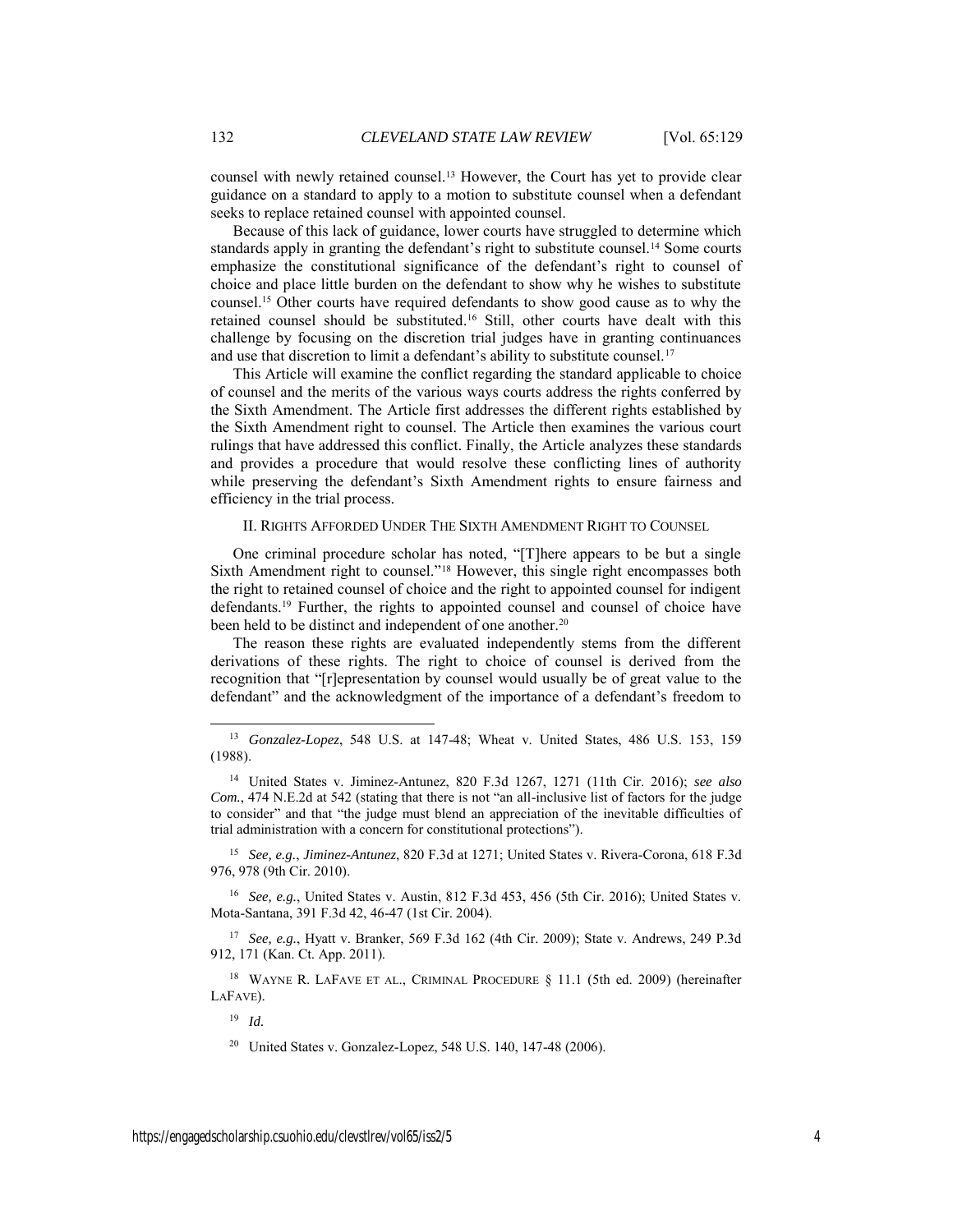$\overline{a}$ 

choose the manner of representation that would best suit his defense.<sup>21</sup> The right to appointed counsel for indigent defendants is derived from the need to ensure a fair trial and achieve a just result in all criminal cases, not just cases where a defendant can afford to hire counsel.<sup>22</sup> While these two rights generally coincide and need not conflict, there are times when they overlap and create confusion for trial courts and attorneys alike.

Perhaps the most well known of the rights that fall under the Sixth Amendment's right to counsel is the right to appointed counsel for indigent defendants. Familiarity with this right likely stems from its use in *Miranda* warnings and the large number of indigent criminal defendants who cannot afford to hire private attorneys.<sup>23</sup> However, the right to appointed counsel has not always been interpreted as a right granted to all indigent defendants under the Constitution. It was not until 1932, in *Powell v. Alabama*, that the Supreme Court first determined that criminal defendants are entitled to appointed counsel in certain federal cases.<sup>24</sup> Moreover, it was not until 30 years after *Powell*, in the landmark case of *Gideon v. Wainwright*, that the Supreme Court held the Sixth Amendment conferred a right to counsel upon indigent criminal defendants in both state and federal criminal proceedings.<sup>25</sup> *Gideon* emphasized the fundamental importance of the right to counsel in our adversarial system of justice.<sup>26</sup> Quoting an earlier case, the Court stated that "[The assistance of counsel] is one of the safeguards of the Sixth Amendment deemed necessary to insure fundamental human rights of life and liberty . . . The Sixth Amendment stands as a constant admonition that if the constitutional safeguards it provides be lost, justice will not 'still be done.'" 27

This right does not, of course, mean that defendants are afforded counsel in all criminal proceedings.<sup>28</sup> Since *Gideon*, the right to appointed counsel has been limited in many respects: <sup>29</sup> for example, there is no constitutional right to counsel before the

<sup>22</sup> *Id.* ("[N]o Sixth Amendment distinction should exist between the indigent and affluent defendant as to their basic right to be represented by counsel; both obviously are entitled to a fair hearing.").

<sup>23</sup> Edward L. Fiandach, *Miranda Revisited*, CHAMPION, Nov. 2005, at 22, 26; *see also* John J. Cleary, *Federal Defender Services: Serving the System or the Client?,* 58 LAW & CONTEMP. PROBS. 65, 80 (1995) (noting that while "[s]tatistics are not maintained on the percentage of federal defendants represented by appointed counsel" "[t]hree out of every four defendants charged with a serious crime are unable to afford counsel").

- <sup>24</sup> Powell v. Alabama, 287 U.S. 45 (1932).
- <sup>25</sup> Gideon v. Wainwright, 372 U.S. 335, 335 (1963).

<sup>26</sup> *Id.* at 344 ("[R]eason and reflection require us to recognize that in our adversary system of criminal justice, any person haled into court, who is too poor to hire a lawyer, cannot be assured a fair trial unless counsel is provided for him.").

<sup>27</sup> *Id.* at 343 (quoting Johnson v. Zerbst, 304 U.S. 458, 462 (1938)) (alterations in original).

<sup>28</sup> Scott v. Illinois, 440 U.S. 367 (1979) (holding that the Constitution does not require counsel to be appointed in petty cases that do not result in imprisonment).

<sup>29</sup> *See* Sharon Finegan, *Pro Se Criminal Trials and the Merging of Inquisitorial and Adversarial Systems of Justice*, 58 CATH. U. L. REV. 445, 499 (2009). *See, e.g.*, United States v. Parker, 469 F.3d 57, 61 (2d Cir. 2006) (holding that the right to counsel does not guarantee

<sup>21</sup> LAFAVE, *supra* note 18, at § 11.1.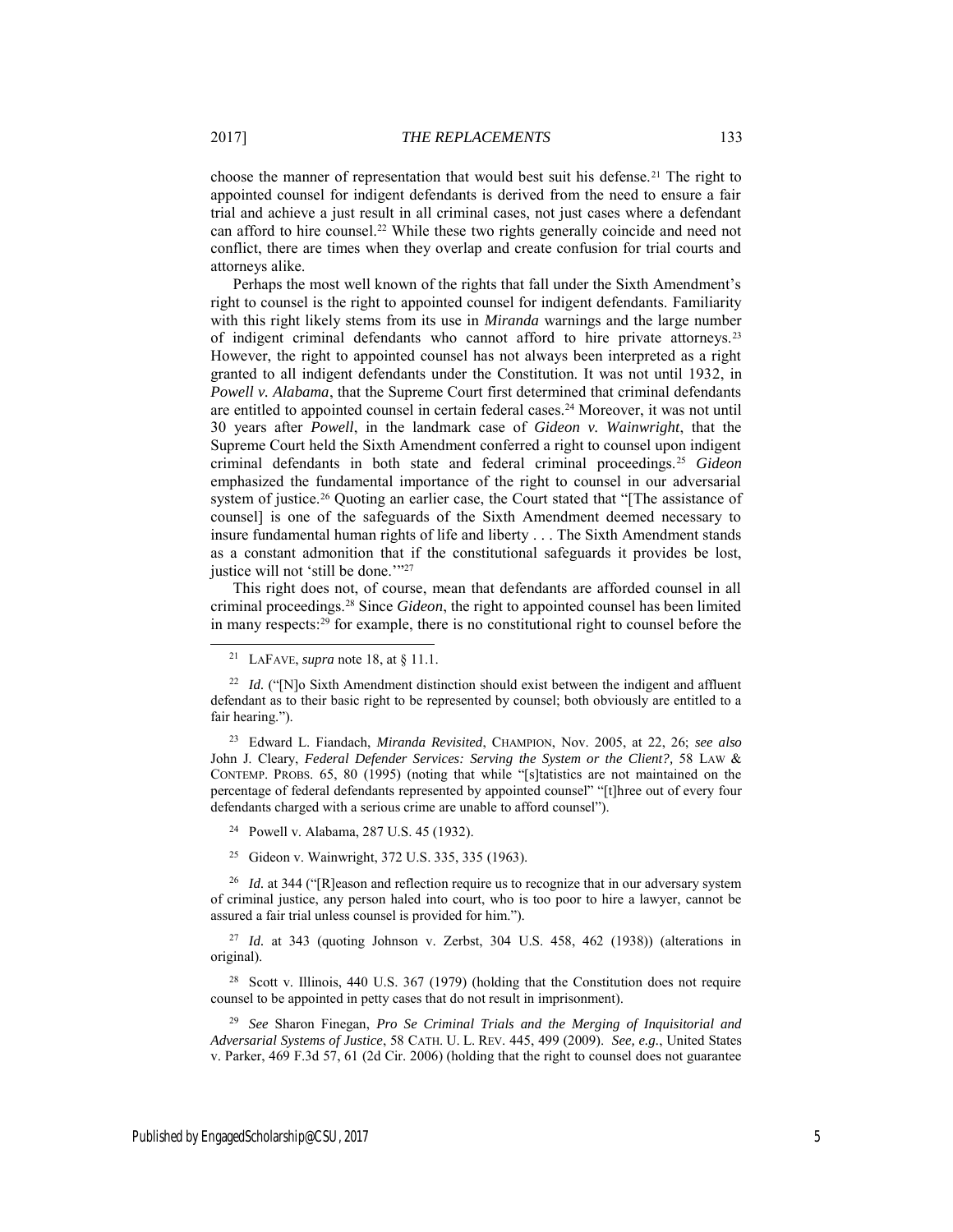initiation of formal criminal charges, <sup>30</sup> nor is there a constitutional right to counsel after the first direct appeal of a case.<sup>31</sup> Another way in which the right to appointed counsel is indirectly limited is the ability of a defendant to choose, or fire, an appointed attorney.<sup>32</sup> The Court has found that a criminal defendant does not have the right to choose his attorney when he seeks court-appointed counsel.<sup>33</sup> A defendant must accept the court's appointed attorney and typically has little to no influence over the choice of that attorney.<sup>34</sup> This does not mean that a defendant can never successfully replace one court-appointed counsel with another.<sup>35</sup> Instead, the defendant must meet the high standard set by the courts in order to prevail on his motion to substitute counsel.<sup>36</sup>

A defendant can only successfully move to replace court-appointed counsel when he can demonstrate "good cause" for the substitution.<sup>37</sup> An example of "good cause" to substitute counsel can be found when a defendant can demonstrate that his attorney has an actual conflict of interest.<sup>38</sup> In such a case, the defendant has shown good cause to replace that attorney with another appointed counsel.<sup>39</sup> The burden is

<sup>30</sup> Kirby v. Illinois, 406 U.S. 682, 688 (1972) ("[I]t has been firmly established that a person's Sixth and Fourteenth Amendment right to counsel attaches only at or after the time that adversary judicial proceedings have been initiated against him.").

<sup>31</sup> Ross v. Moffitt, 417 U.S. 600, 610 (1974) (holding that a state need not provide a defendant with counsel in his discretionary appeal to the high court of the state).

<sup>32</sup> Thomas v. Wainwright, 767 F.2d 738, 742 (11th Cir. 1985) (holding that an indigent defendant who is eligible for appointed counsel "does not have a right to have a particular lawyer represent him, nor demand a different appointed lawyer except for good cause") (internal citations omitted).

<sup>33</sup> United States v. Gonzalez-Lopez, 548 U.S. 140, 151 (2006) ("The right to counsel of choice does not extend to defendants who require counsel to be appointed for them.").

<sup>34</sup> Utah v. Wulffenstein, 733 P.2d 120, 121-22 (Utah 1986) ("The right to counsel does not include the right of a defendant to designate his own court-appointed counsel by either the process of an affirmative demand or the selective elimination of other attorneys."); May v. State, 62 P.3d 574, 584 (Wyo. 2003); *see* LAFAVE, *supra* note 18, at §11.4(a) ("[T]he initial selection of counsel to represent an indigent is a matter resting within the almost absolute discretion of the trial court.").

<sup>35</sup> *Wainwright*, 767 F.2d at 742.

<sup>36</sup> *Id.*

<sup>37</sup> *Id.* (quoting McKee v. Harris, 649 F.2d 927, 932 (2d Cir. 1981) ("Good cause for substitution of counsel cannot be determined 'solely according to the subjective standard of what the defendant perceives.'")).

<sup>38</sup> United States v. Calabro, 467 F.2d 973, 986 (2d Cir. 1972).

<sup>39</sup> *Id.* Other ways in which the defendant can show "good cause" for substitution are a "complete breakdown in communication" with his attorney or "an irreconcilable conflict which leads to an apparently unjust verdict." *Id.*

 $\overline{a}$ 

the right to the same attorney throughout the proceedings); United States v. Mutuc, 349 F.3d 930, 934 (7th Cir. 2003) (finding that the right to counsel does not guarantee the right to a "friendly and happy attorney-client relationship"); Siers v. Ryan, 773 F.2d 37, 44 (3d Cir. 1985) (noting that the right to counsel does not afford criminal defendant's the right to confidence in appointed counsel).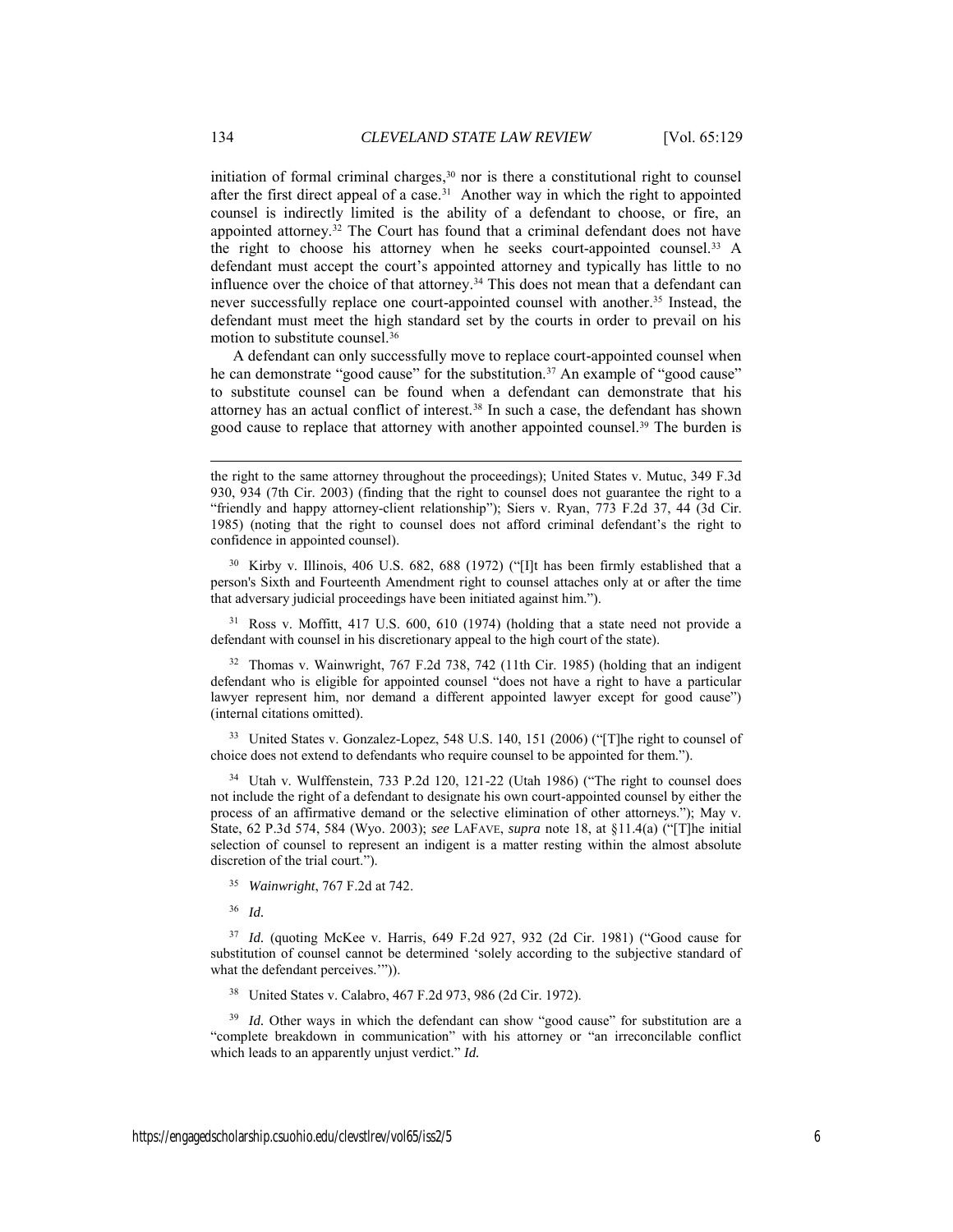on the defendant, in these circumstances, to show why the replacement is constitutionally necessary and required to ensure a fair trial.<sup>40</sup> Thus, while the right to appointed counsel for indigent defendants is a significant and weighty entitlement, it is restricted in many important ways.

The standards by which the right to choice of counsel is evaluated differ from the standards used to evaluate a defendant's right to appointed counsel. The courts have interpreted the language of the Sixth Amendment to grant to defendants the right to counsel of their choosing.<sup>41</sup> Although this right is subject to some limitations, <sup>42</sup> the right to choice of counsel essentially means that a defendant can hire any attorney who is willing and able to represent him.<sup>43</sup> The right to choice of counsel also means that a defendant is able to fire his retained counsel for any reason.<sup>44</sup> Thus, the Supreme Court has held that the Sixth Amendment right to counsel of choice requires the defendant be permitted to hire the attorney "he believes to be best."<sup>45</sup> This right creates a "presumption" in favor of a defendant's right to retain the attorney of his choosing.<sup>46</sup>

Just as the right to appointed counsel is not without limitation, so too is the right to choice of counsel, as the right has also been restricted in several important ways. 47 Regardless of his selection, a defendant cannot choose counsel who is not a member of the bar or is not admitted to practice in the court where the defendant is being tried.<sup>48</sup> Nor may a defendant "insist on representation by an attorney he cannot afford

<sup>41</sup> United States v. Gonzalez-Lopez*,* 548 U.S. 140*,* 144 (2006).

<sup>42</sup> "The Sixth Amendment right to choose one's own counsel is circumscribed in several important respects. Regardless of his persuasive powers, an advocate who is not a member of the bar may not represent clients (other than himself) in court. Similarly, a defendant may not insist on representation by an attorney he cannot afford or who for other reasons declines to represent the defendant. Nor may a defendant insist on the counsel of an attorney who has a previous or ongoing relationship with an opposing party, even when the opposing party is the Government." Wheat v. United States, 486 U.S. 153, 159 (1988).

<sup>43</sup> Utah v. Barber, 206 P.3d 1223, 1233 (Utah Ct. App. 2009).

<sup>44</sup> *Id.* at 1234 ("Assuming that incoming counsel is willing and ethically available, a defendant has a Sixth Amendment right to fire retained counsel and hire new retained counsel irrespective of the defendant's reasons for doing so, so long as the substitution does not unreasonably disrupt the proceedings."); *see also* United States v. Rivera-Corona, 618 F.3d 976 (9th Cir. 2010) ("Unless the substitution would cause significant delay or inefficiency or run afoul of the other considerations we have mentioned, a defendant can fire his retained or appointed lawyer and retain a new attorney for any reason or no reason.").

- <sup>45</sup> *Gonzalez-Lopez*, 548 U.S. at 146.
- <sup>46</sup> *Wheat*, 486 U.S. at 164.

<sup>47</sup> *Id.* at 159; *see also* Keith Swisher, *Disqualifying Defense Counsel: The Curse of the Sixth Amendment*, 4 ST. MARY'S J. LEGAL MAL. & ETHICS 374, 388 (2014) ("[I]n light of countervailing interests—which are indeed present in the majority of cases—the rights to counsel of choice or to waive conflict-free counsel may well fail to prevent disqualification.").

<sup>48</sup> *Wheat*, 486 U.S. at 159.

 $\overline{a}$ 

<sup>40</sup> Indeed, "[a] defendant must do more than show that he or she does not have a 'meaningful relationship' with his or her attorney" in order to meet the "heavy burden" of showing good cause for substituting his appointed attorney. State v. Scales, 946 P.2d 377, 382 (Utah Ct. App. 1997).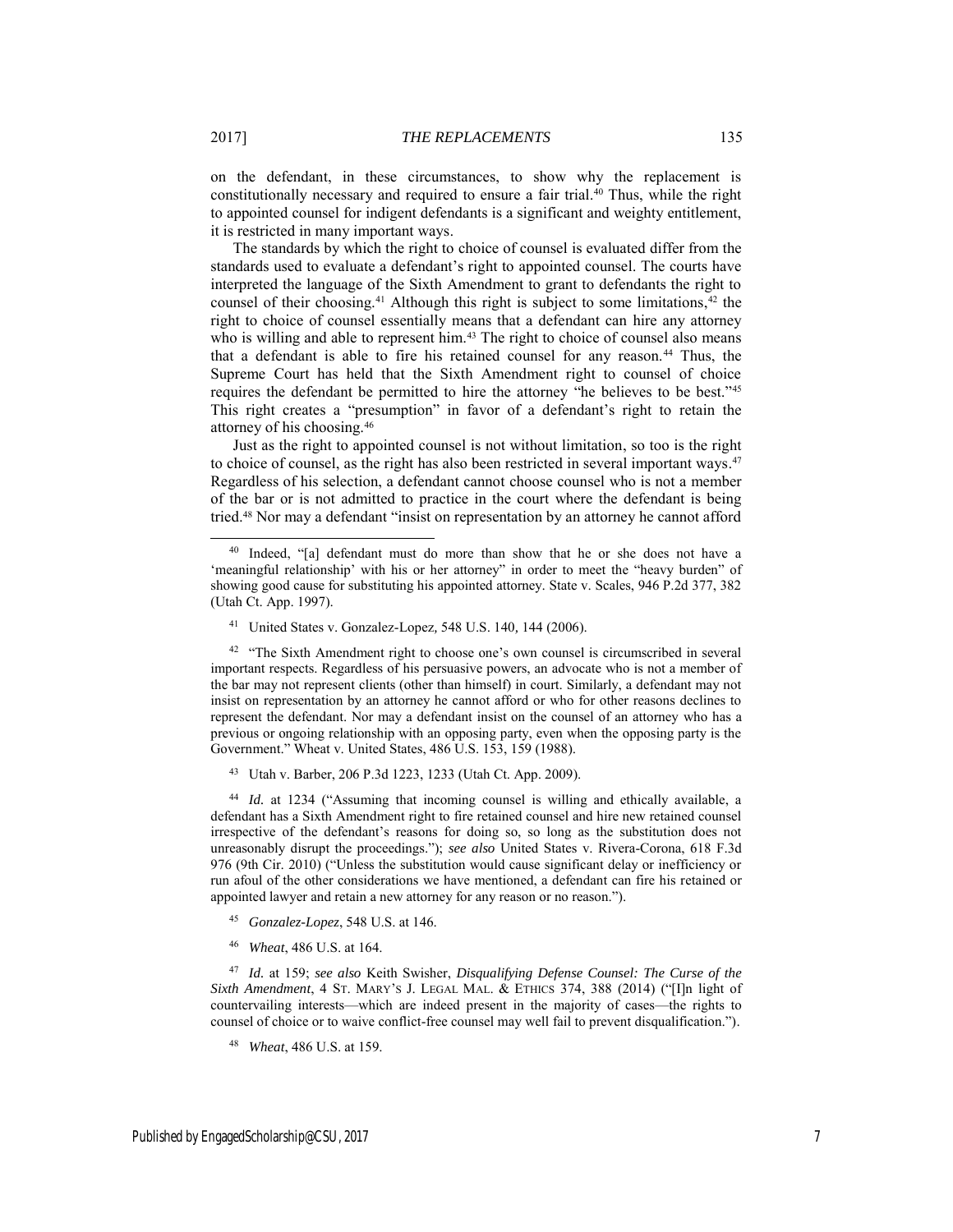or who for other reasons declines to represent the defendant."<sup>49</sup> Further, a defendant cannot choose "an attorney who has a previous or ongoing relationship with an opposing party, even when the opposing party is the government."<sup>50</sup> But aside from these general restrictions concerning an attorney's eligibility to represent a particular defendant, the right to counsel of choice has been vigorously guarded as a fundamental protection under the Sixth Amendment.<sup>51</sup>

It should be noted that overarching both the right to appointed counsel and the right to retained counsel of choice is the requirement that counsel provide "effective assistance" to the defendant.<sup>52</sup> Regardless of whether a defendant retains counsel himself or is appointed counsel by the court, he is entitled to effective assistance of counsel.<sup>53</sup> Of course, effective assistance does not mean the best representation. 54 Indeed, a defendant can only succeed in an ineffective assistance of counsel claim if he can show that the failure in the attorney's performance "undermine[d] confidence in the result it produced."<sup>55</sup> In order to demonstrate ineffective counsel, the defendant must show (1) that his attorney failed to meet an "objective standard of reasonableness" and (2) there was "a reasonable probability that, but for counsel's unprofessional errors, the result of the proceeding would have been different." 56 Because this standard is famously difficult to meet, cases are rarely reversed for ineffective assistance of counsel.<sup>57</sup> Thus, regardless of whether a defendant is represented by retained or appointed counsel, he can only succeed in challenging a conviction for ineffective assistance of counsel if he can meet this high standard and show prejudice to his case.<sup>58</sup>

Courts have emphasized the distinct nature of these rights derived from the Sixth Amendment right to counsel.<sup>59</sup> Thus, the rights to appointed counsel, effective assistance of counsel, and counsel of choice are all evaluated independently using distinct standards.<sup>60</sup> For example, a defendant may not have a claim for ineffective assistance of counsel—indeed, his attorney may have ably represented him—but if

 $\overline{a}$ 

- <sup>52</sup> United States v. Rivera-Corona, 618 F.3d 976, 979 (9th Cir. 2010).
- <sup>53</sup> Cuyler v. Sullivan, 446 U.S. 335, 344 (1980).

<sup>54</sup> LAFAVE, *supra* note 18, at § 11.7(c) (noting that the standard for effective assistance of counsel does not measure the attorney's actual performance against "some model for attorney performance" nor does it assign a grade to the lawyer's efforts).

- <sup>55</sup> *Id.* at § 11.7(d).
- <sup>56</sup> *See* Strickland v. Washington, 466 U.S. 668 (1984).

<sup>57</sup> *See, e.g.*, Donald A. Dripps, *Ineffective Assistance of Counsel: The Case for an Ex Ante Parity Standard*, 88 J. CRIM. L. & CRIMINOLOGY 242, 281 (1997) (noting that in a review of Illinois criminal cases, very few cases were reversed on the basis of an ineffective assistance of counsel claim).

<sup>59</sup> United States v. Gonzalez-Lopez, 548 U.S. 140 (2006).

<sup>60</sup> *Id.*

<sup>49</sup> *Id.*

<sup>50</sup> *Id.*

<sup>51</sup> United States v. Gonzalez-Lopez*,* 548 U.S. 140, 146 (2006).

<sup>58</sup> *Cuyler*, 446 U.S. at 344-45.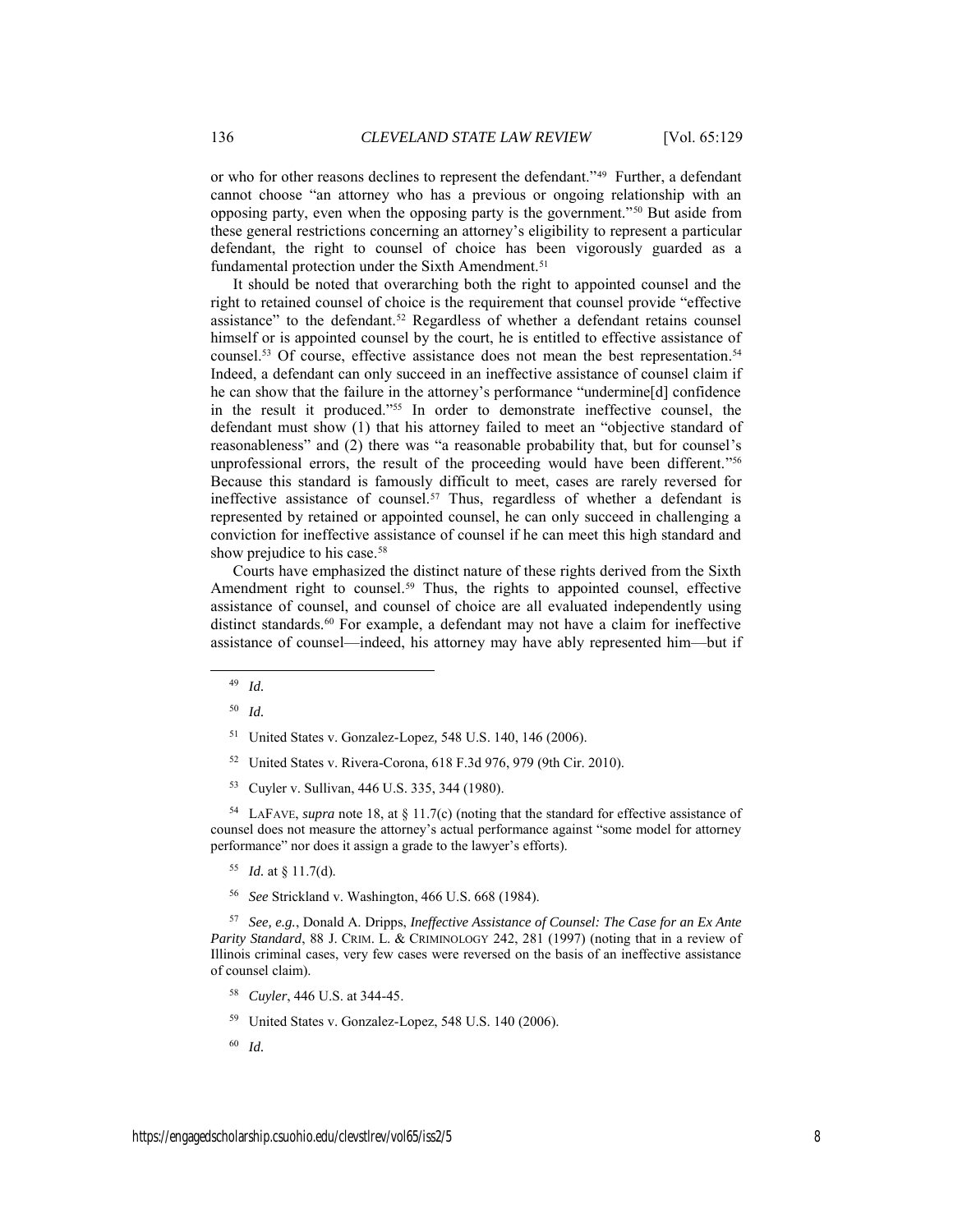he requested to fire his retained counsel and hire a different attorney and that request was wrongfully denied, his right to counsel of choice was violated.<sup>61</sup> The Supreme Court has held such a violation to constitute structural error requiring reversal and a new trial.<sup>62</sup> In order to succeed on such a claim, the defendant need not prove ineffective assistance of counsel regarding the representation he did receive nor does he need to demonstrate any prejudice.<sup>63</sup> On the other hand, a defendant who has appointed counsel and seeks to replace that appointed counsel with a different courtappointed attorney can only succeed in reversing the denial of his request if he can show prejudice and meet the high burden of an ineffective assistance of counsel claim.<sup>64</sup>

These disparate standards are a function of the way courts view the different rights encompassed by the Sixth Amendment's right to counsel. While the right to appointed counsel is seen as a means of ensuring a fair trial, the Supreme Court has held that the right to counsel of choice is a right distinct from ensuring the fairness of proceedings.<sup>65</sup> As the Court explained,

The right to select counsel of one's choice . . . has never been derived from the Sixth Amendment's purpose of ensuring a fair trial. It has been regarded as the root meaning of the constitutional guarantee. Where the right to be assisted by counsel of one's choice is wrongly denied, therefore, it is unnecessary to conduct an ineffectiveness or prejudice inquiry to establish a Sixth Amendment violation. Deprivation of the right is 'complete' when the defendant is erroneously prevented from being

 $\overline{a}$ 

[I]nconvenience and embarrassment to witnesses cannot justify failing to enforce constitutional rights of an accused: when prejudicial error is made that clearly impairs a defendant's constitutional rights, the burden of a new trial must be borne by the prosecution, the courts, and the witnesses; the Constitution permits nothing less. But in the administration of criminal justice, courts may not ignore the concerns of victims. Apart from all other factors, such a course would hardly encourage victims to report violations to the proper authorities; this is especially so when the crime is one calling for public testimony about a humiliating and degrading experience such as was involved here. Precisely what weight should be given to the ordeal of reliving such an experience for the third time need not be decided now; but that factor is not to be ignored by the courts. The spectacle of repeated trials to establish the truth about a single criminal episode inevitably places burdens on the system in terms of witnesses, records, and fading memories, to say nothing of misusing judicial resources.

Morris v. Slappy, 461 U.S. 1, 14-15 (1983).

<sup>63</sup> *Gonzalez-Lopez*, 548 U.S. at 147-48; *see also* Utah v. Barber, 206 P.3d 1223, 1228 (Utah Ct. App. 2009).

<sup>64</sup> *Gonzalez-Lopez*, 548 U.S*.* at 147 ("[A] violation of the Sixth Amendment right to effective representation is not 'complete' until the defendant is prejudiced.").

<sup>65</sup> *Id.*

<sup>61</sup> *See id.* at 148.

 $62$  A structural error impacts the trial process in such a way that it renders the trial fundamentally unfair. Examples of structural error are the denial of the right to counsel, denial of the right to a jury, and denial of a public trial. *See id.* at 148-49. Automatic reversal for structural error necessarily preserves the rights of the defendant, but also can create significant burdens on other parties involved in the case. As the Supreme Court has noted: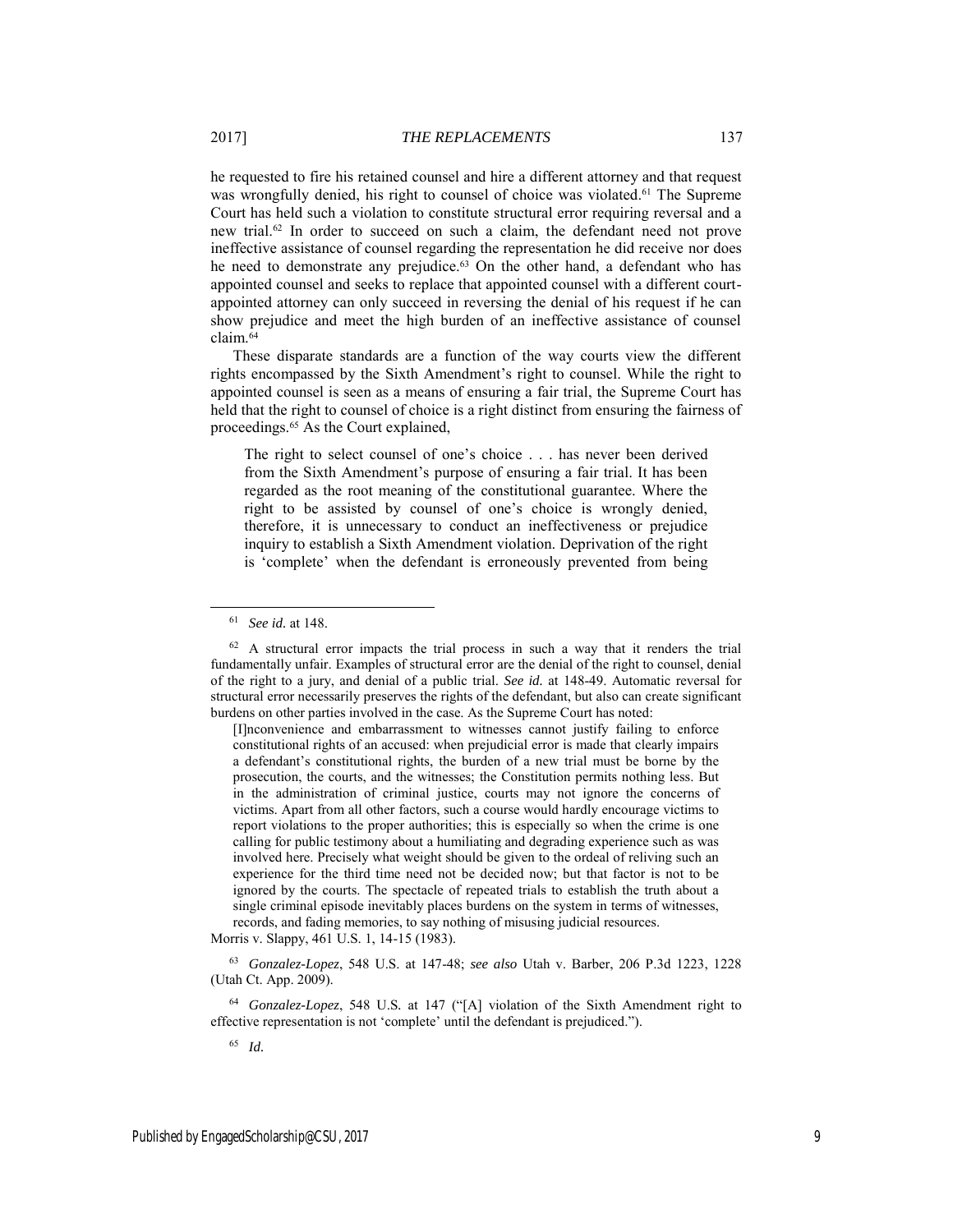represented by the lawyer he wants, regardless of the quality of the representation he received.<sup>66</sup>

Thus, while a defendant with an appointed attorney who wishes to choose a different counsel can only have his conviction reversed if he can show that he was prejudiced by the denial, a defendant with a retained counsel can have a conviction reversed merely by showing that his request to substitute counsel was wrongly denied, regardless of whether that denial led to ineffective assistance or prejudice.<sup>67</sup>

The Supreme Court's jurisprudence on the right to choice of counsel has gone through significant changes over the last three decades. In 1988, in *Wheat v. United States*, the Court reviewed the denial of a defendant's motion to substitute retained counsel prior to trial.<sup>68</sup> In examining the right to choice of counsel under the Sixth Amendment, the Court noted "that the purpose of providing assistance of counsel 'is simply to ensure that criminal defendants receive a fair trial,' and that in evaluating Sixth Amendment claims, 'the appropriate inquiry focuses on the adversarial process, not on the accused's relationship with his lawyer as such.'"<sup>69</sup> In this way, the Court seemed to place greater weight on the defendant's right to effective counsel rather than the defendant's right to counsel of choice.<sup>70</sup> In balancing these interests under the Sixth Amendment, the Court also focused on the limitations to the right to choice of counsel and emphasized that "[f]ederal courts have an independent interest in ensuring that criminal trials are conducted within the ethical standards of the profession and that legal proceedings appear fair to all who observe them."<sup>71</sup> Thus, while the Supreme Court acknowledged that a trial court "must recognize a presumption in favor of petitioner's counsel of choice," it gave broad discretion to the trial judge in making a determination on whether to allow for substitution of counsel.<sup>72</sup>

The *Wheat* decision has been heavily cited by lower courts to support limitations on the right to counsel of choice and the discretion afforded to trial judges in determining whether to allow for substitution of retained counsel.<sup>73</sup> Courts used *Wheat* to support their conclusion that the Sixth Amendment right to counsel served

<sup>70</sup> *Id.* at 159.

 $\overline{a}$ 

- <sup>71</sup> *Id.* at 160.
- <sup>72</sup> *Id.* at 163-64.

<sup>73</sup> *See, e.g.*, United States v. Self, 681 F.3d 190, 198 (3d Cir. 2012); United States v. Gharbi, 510 F.3d 550, 553 (5th Cir. 2007).

<sup>66</sup> *Id.* at 147-48 (internal citations omitted).

<sup>67</sup> *Compare* Caplin & Drysdale v. United States, 491 U.S. 617, 624 (1989) ("[T]hose who do not have the means to hire their own lawyers have no cognizable complaint so long as they are adequately represented by attorneys appointed by the courts."), *with Gonzalez-Lopez*, 548 U.S. at 147-48 ("Where the right to be assisted by counsel of one's choice is wrongly denied, therefore, it is unnecessary to conduct an ineffectiveness or prejudice inquiry to establish a Sixth Amendment violation.").

<sup>68</sup> Wheat v. United States, 486 U.S. 153, 154 (1988).

<sup>69</sup> *Id.* at 158-59.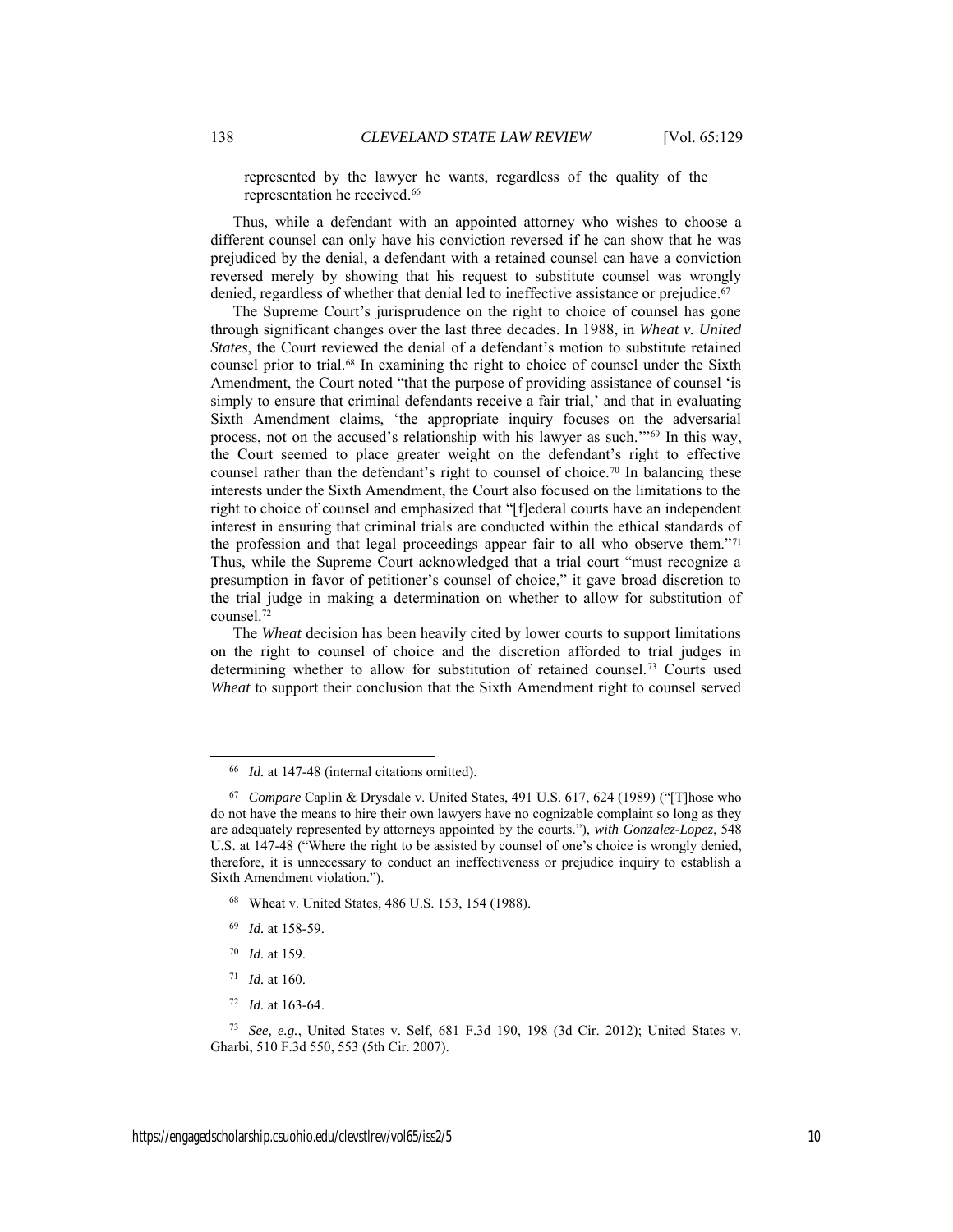as a means to ensure a fair trial and that choice of counsel was secondary to effective assistance of counsel as a constitutional concern.<sup>74</sup>

The Supreme Court revisited the right to choice of counsel under the Sixth Amendment in 2006.<sup>75</sup> In *United States v. Gonzalez-Lopez*, the Court reviewed a case in which the trial court wrongly denied pro hac vice admission to defendant's chosen counsel.<sup>76</sup> The defendant was represented by local counsel and ultimately convicted.<sup>77</sup> The defendant appealed, arguing that his right to choice of counsel was wrongfully denied.<sup>78</sup> While the government conceded that the court should not have denied defendant's counsel of choice admission pro hac vice, it argued that the denial did not prejudice the defendant, and therefore, there was no reversible error.<sup>79</sup>

In a shift from its line of reasoning in *Wheat*, the majority stated that the Sixth Amendment right to counsel of choice "commands, not that a trial be fair, but that a particular guarantee of fairness be provided—to wit, that the accused be defended by the counsel he believes to be best."<sup>80</sup> Thus, the Court found that a defendant wrongly denied of his chosen counsel does not need to show that this denial prejudiced his case in any way.<sup>81</sup> In so finding, the Court further emphasized the distinction between "the right to counsel of choice—which is the right to a particular lawyer regardless of comparative effectiveness . . . [and] the right to effective counsel which imposes a baseline requirement of competence on whatever lawyer is chosen or appointed."<sup>82</sup> While the Court acknowledged the limitations on the right to counsel of choice and cited *Wheat* to support the court's "independent interest in ensuring" the fairness and perceived fairness of criminal proceedings, the Court held that violation of the Sixth Amendment right to counsel of choice was a structural error requiring reversal without any need to demonstrate prejudice.<sup>83</sup>

Justice Alito, joined by the Chief Justice and Justices Kennedy and Thomas, noted in dissent the numerous ways in which a defendant's right to choose his own counsel is limited and argued that "[f]undamental unfairness does not inexorably follow from the denial of first-choice counsel. The 'decision to retain a particular lawyer' is 'often uninformed,'; a defendant's second-choice lawyer may thus turn out to be better than the defendant's first-choice lawyer. More often, a defendant's first- and second-choice lawyers may be simply indistinguishable."<sup>84</sup> Therefore, the

 $\overline{a}$ 

<sup>79</sup> *Id.* at 147-48.

- <sup>80</sup> *Id.* at 146.
- <sup>81</sup> *Id.* at 148.
- <sup>82</sup> *Id.*
- <sup>83</sup> *Id.* at 152.
- <sup>84</sup> *Id.* at 158 (Alito, J., dissenting).

<sup>74</sup> *See, e.g.*, United States v. Hall, 200 F.3d 962, 966 (6th Cir. 2000).

<sup>75</sup> *See* United States v. Gonzalez-Lopez, 548 U.S. 140, 148 (2006).

<sup>76</sup> *Id.* at 142.

<sup>77</sup> *Id.*

<sup>78</sup> *Id.* In *Gonzalez-Lopez*, the wrongful denial was the result of the trial judge erroneously applying state ethical rules to a motion for admission pro hac vice. Other examples of a wrongful denial would be a court refusing to allow a defendant his counsel of choice because of a non-existent conflict of interest.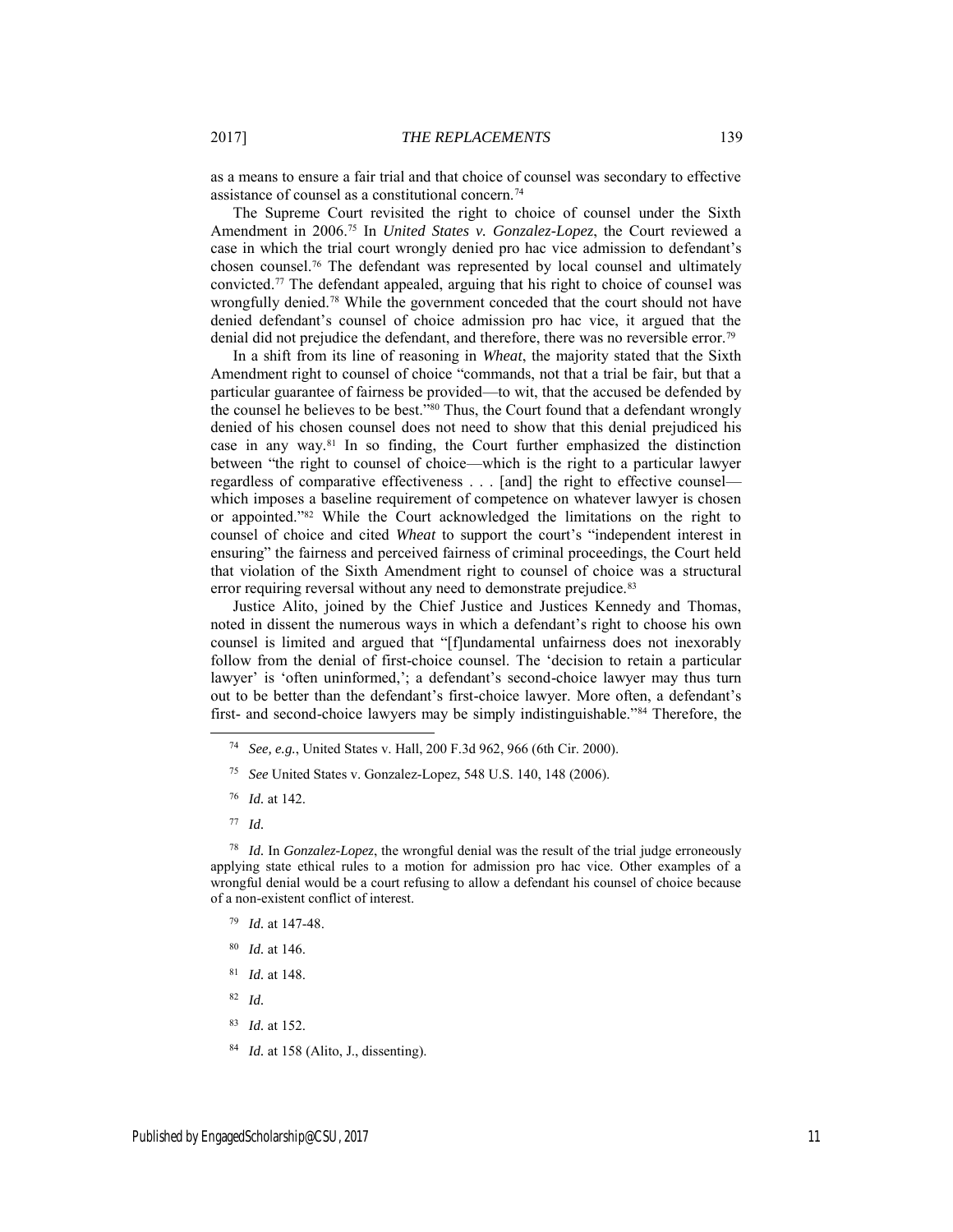dissent reasoned that under the majority's holding, a defendant who was represented "brilliantly" by counsel would be "automatically entitled to a new trial," in contrast to a defendant represented by ineffective counsel who must show prejudice in order to obtain a new trial.<sup>85</sup> To that end, "a defendant should be required to make at least some showing that the trial court's erroneous ruling adversely affected the quality of assistance that the defendant received" in order to successfully seek reversal of his conviction.<sup>86</sup>

Despite the Supreme Court's holding in *Gonzalez-Lopez* and its shift from the reasoning of *Wheat*, the majority in *Gonzalez-Lopez* emphasized that the 2006 decision does not "cast[] any doubt or place[] any qualification upon [its] previous holdings that limit the right to counsel of choice and recognize the authority of trial courts to establish criteria for admitting lawyers to argue before them."<sup>87</sup> This assertion has left lower courts struggling to reconcile the *Wheat* and *Gonzalez-Lopez* lines of authority in circumstances where the right to choice of counsel and the right to appointed counsel overlap.<sup>88</sup> While most courts have found that the *Gonzalez-Lopez* reasoning means that a defendant need not show any cause supporting the replacement of his retained counsel for appointed counsel, some courts hold that a defendant must demonstrate good cause in order to successfully seek such a substitution. <sup>89</sup> Still, other courts have followed a different path, focusing on a court's discretionary powers in reviewing a motion for continuance and viewing the defendant's motion to substitute counsel through that lens. 90

#### III. CONFLICTING STANDARDS APPLIED TO MOTIONS TO SUBSTITUTE COUNSEL

The courts have adopted clear and consistent standards to apply to motions to substitute counsel where the rights to appointed and choice of counsel do not overlap.<sup>91</sup> However, the Supreme Court has yet to provide clear guidance on the standard to apply when these rights do intersect. Thus, courts have struggled to come up with a consistent rule when a defendant seeks to replace his retained attorney with appointed counsel. Consequently, courts have employed three different procedures to address these motions to substitute. First, some courts have found that a defendant

 $\overline{a}$ 

<sup>88</sup> United States v. Jiminez-Antunez, 820 F.3d 1267, 1271 (11th Cir. 2016) (describing the different directions courts have gone in determining what standard to apply to cases in which a defendant represented by retained counsel seeks to substitute that counsel with appointed representation); State v. Barber, 206 P.3d 1223, 1234 n.10 (Utah 2009) (describing various cases that have adopted different standards in these cases).

- <sup>89</sup> *Jimenez-Antunez*, 820 F.3d at 1271.
- <sup>90</sup> *See, e.g.*, United States v. Hagen, 468 F. App'x 373 (4th Cir. 2012).

<sup>91</sup> Where a defendant seeks to replace retained counsel for new retained counsel, he need only show that the new attorney is qualified and willing to represent him, and that the substitution will not impact the fairness of the proceedings. *See* Wheat v. United States, 486 U.S. 153, 166 (1988). Where a defendant seeks to replace appointed counsel with new appointed counsel, he must show good cause for the substitution. *See* United States v. Young, 482 F.2d 993, 995 (5th Cir. 1973).

<sup>85</sup> *Id.* at 160.

<sup>86</sup> *Id.* at 153.

<sup>87</sup> *Id.* at 151.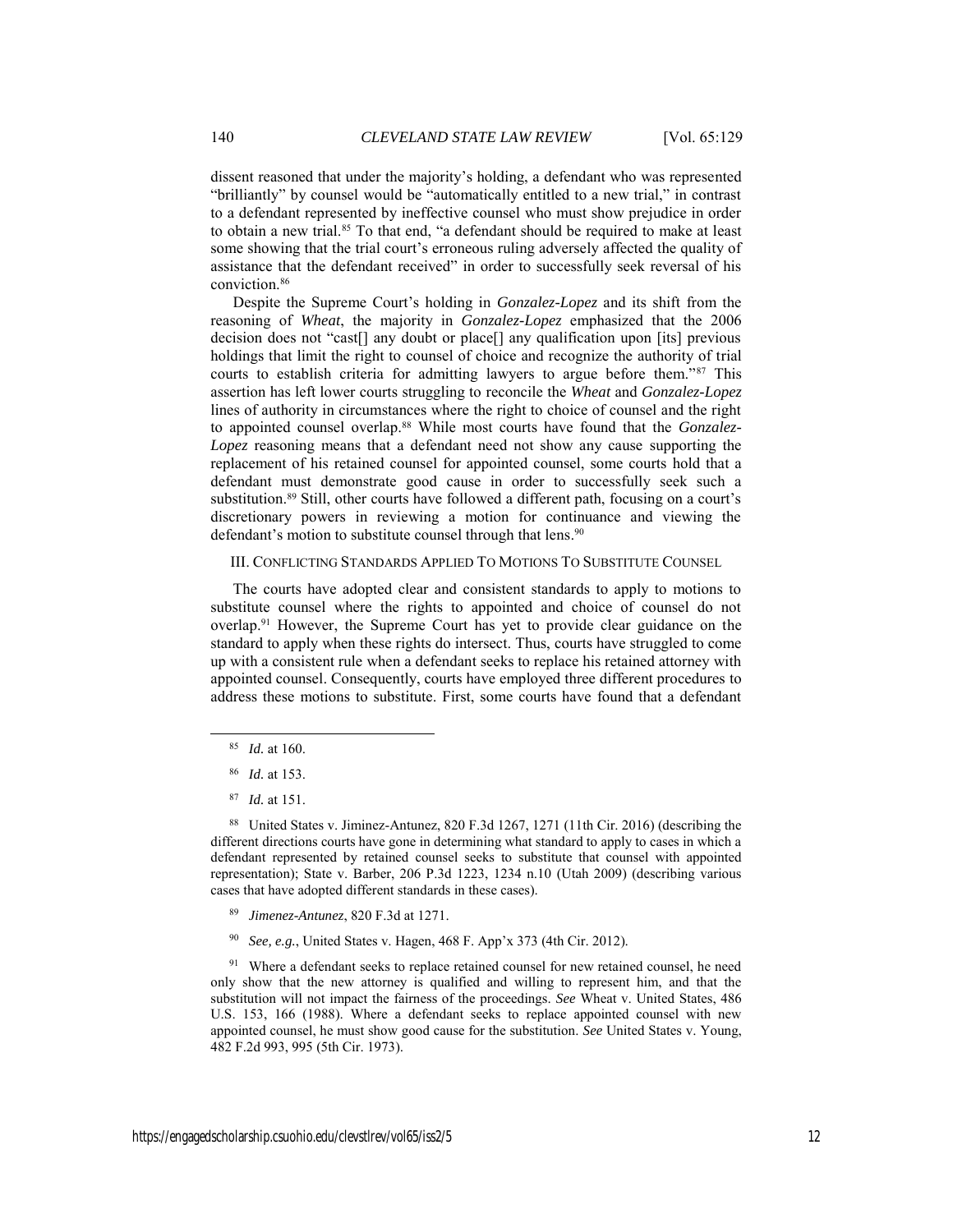need not show any cause to fire his retained counsel and need only demonstrate he is statutorily eligible to replace his attorney with appointed counsel. Second, other courts have required defendants to show good cause in order to succeed in a motion to substitute retained counsel for appointed counsel. Third, many courts avoid employing a specific standard to address the Sixth Amendment issue, focusing instead on the discretionary powers afforded courts to manage their dockets and reject actions that will result in a delay of trial. These inconsistent standards have led to disparate results in the lower courts and fail to adequately protect the constitutional rights of the defendant along with the need for fair and efficient proceedings.

#### *A. No Showing of Cause Required: The Eleventh and Ninth Circuit Standard for Replacement of Retained Counsel*

Federal circuit and state appellate courts have been divided on which standard trial courts should use to determine whether a motion to substitute retained counsel for appointed counsel should be granted. In April 2016, the Eleventh Circuit joined the prevailing line of authority, holding that a defendant who moves to dismiss his retained counsel and replace her with appointed counsel need not show good cause for the substitution.<sup>92</sup> The court emphasized that the right to choose counsel necessarily includes the right to dismiss retained counsel and reasoned, "A defendant exercises the right to counsel of choice when he moves to dismiss retained counsel, regardless of the type of counsel he wishes to engage afterward."<sup>93</sup> The only limitation the court placed on the ability of a defendant to substitute counsel was when such substitution would "interfere with the 'fair, orderly and effective administration of the courts.'"<sup>94</sup>

The reasoning expressed by the Eleventh Circuit mirrors that espoused by the Ninth Circuit in two notable cases. In the 2010 case of *United States v. Rivera-Corona*, the Ninth Circuit noted, "The Sixth Amendment's right to counsel encompasses two distinct rights: a right to adequate representation and a right to choose one's own counsel."<sup>95</sup> In the *Rivera-Corona* case, the defendant sought to substitute counsel, and the district court rejected this request "because of the expense and the stage of the proceedings" at which the request was made.<sup>96</sup> The circuit court found that the right to choice of counsel allows a defendant to "fire his retained *or* appointed lawyer and retain a new attorney for any reason or for no reason."<sup>97</sup> The court went on to reason that the right to counsel of choice may only be limited if the choice would result in undermining the "'purposes inherent in the fair, efficient and orderly administration of justice.'"<sup>98</sup> The court explained that these principles would

 $\overline{a}$ 

<sup>94</sup> *Id.* at 1272 (quoting United States v. Koblitz, 803 F.2d 1523, 1528 (11th Cir. 1986)).

<sup>95</sup> United States v. Rivera-Corona, 618 F.3d 976, 979 (9th Cir. 2010) (quoting Daniels v. Lafler, 501 F.3d 735, 738 (6th Cir. 2007)).

- <sup>96</sup> *Id.* at 981.
- <sup>97</sup> *Id.* at 980.

<sup>92</sup> *Jiminez-Antunez*, 820 F.3d 1267.

<sup>93</sup> *Id.* at 1271.

<sup>98</sup> *Id.* at 979 (quoting United States v. Ensign, 491 F.3d 1109, 1115 (9th Cir. 2007)).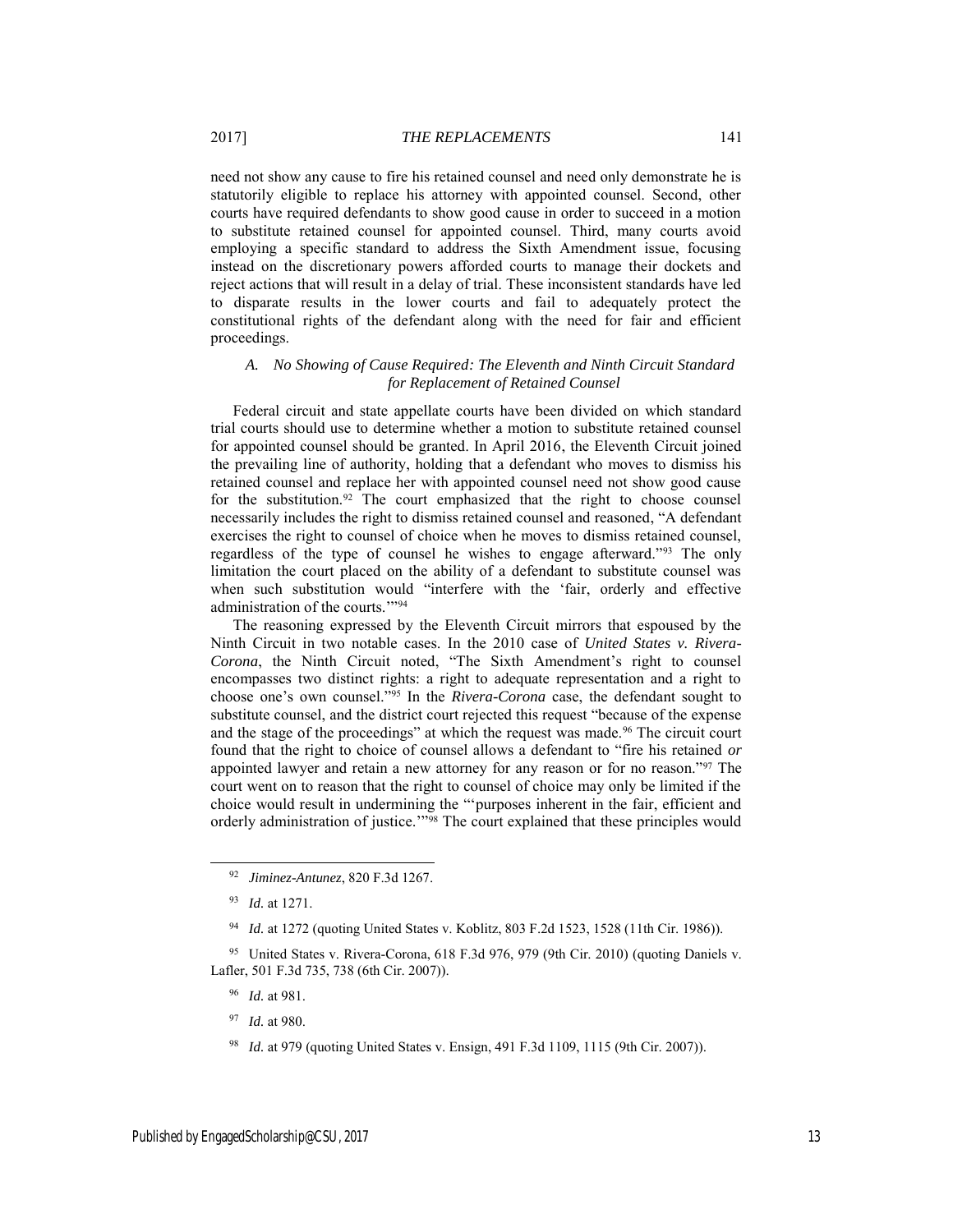be undermined if the substitution of counsel would result in a "significant delay or inefficiency."<sup>99</sup>

The *Rivera-Corona* court was particularly concerned with a trial court requiring a retained attorney to continue to represent a defendant who no longer wants or can afford the retained counsel.<sup>100</sup> The court noted that such a situation was likely to cause resentment by the retained counsel and could influence her to "seek to end the representation as expeditiously as possible" rather than zealously advocating for the defendant.<sup>101</sup>

In 2015, the Ninth Circuit reinforced its *Rivera-Corona* holding in *United States v. Brown*. <sup>102</sup> In *Brown*, the defendant sought to substitute his retained counsel on the eve of trial due to a breakdown in communication and possible lack of resources.<sup>103</sup> The trial judge found that the defendant's retained counsel was "reputable and qualified" and denied the request.<sup>104</sup> The appellate court reversed the trial court's decision and found that the trial judge violated the defendant's Sixth Amendment right to choice of counsel by denying his request.<sup>105</sup> In so holding, the court explained succinctly the two rules espoused in the *Rivera-Corona* decision:

A defendant enjoys a right to discharge his retained counsel for any reason 'unless a contrary result is compelled by purposes inherent in the fair, efficient and orderly administration of justice,' . . . and (2) if the court allows a defendant to discharge his retained counsel, and the defendant is financially qualified, the court must appoint new counsel for him under the Criminal Justice Act.<sup>106</sup>

The court noted that the two different constitutional rights at issue in these cases—the right to choice of counsel and the right to appointed counsel—are intertwined, but that no matter the order in which the two issues are addressed, the defendant may not be left "without any counsel at all, absent a voluntary, knowing, and intelligent decision to proceed pro se."<sup>107</sup>

 $\overline{a}$ 

- <sup>103</sup> *Id.* at 1341.
- <sup>104</sup> *Id.* at 1343.
- <sup>105</sup> *Id.* at 1347.
- <sup>106</sup> *Id.* at 1340 (quoting *Rivera-Corona*, 618 F.3d at 979)).

<sup>107</sup> *Id.* at 1345. Notably, "[w]hen a court denies a defendant's request for appointment of new counsel or for a continuance to permit the defendant to hire new counsel, it commonly will inform the defendant that he either must proceed with his current counsel or represent himself." LAFAVE, *supra* note 18, at § 11.4(d), at 617. Frequently the defendant in this circumstance will choose to represent himself, finding that preferable to being represented by counsel in whom he no longer has confidence. *Id.* If, on appeal, the appellate court finds that the defendant's motion to substitute counsel was erroneously denied, his decision to proceed as a pro se party will be held involuntary. *Id.*

<sup>99</sup> *Id.* at 979-80.

<sup>100</sup> *Id.* at 982.

<sup>101</sup> *Id.*

<sup>102</sup> United States v. Brown, 785 F.3d 1337 (9th Cir. 2015).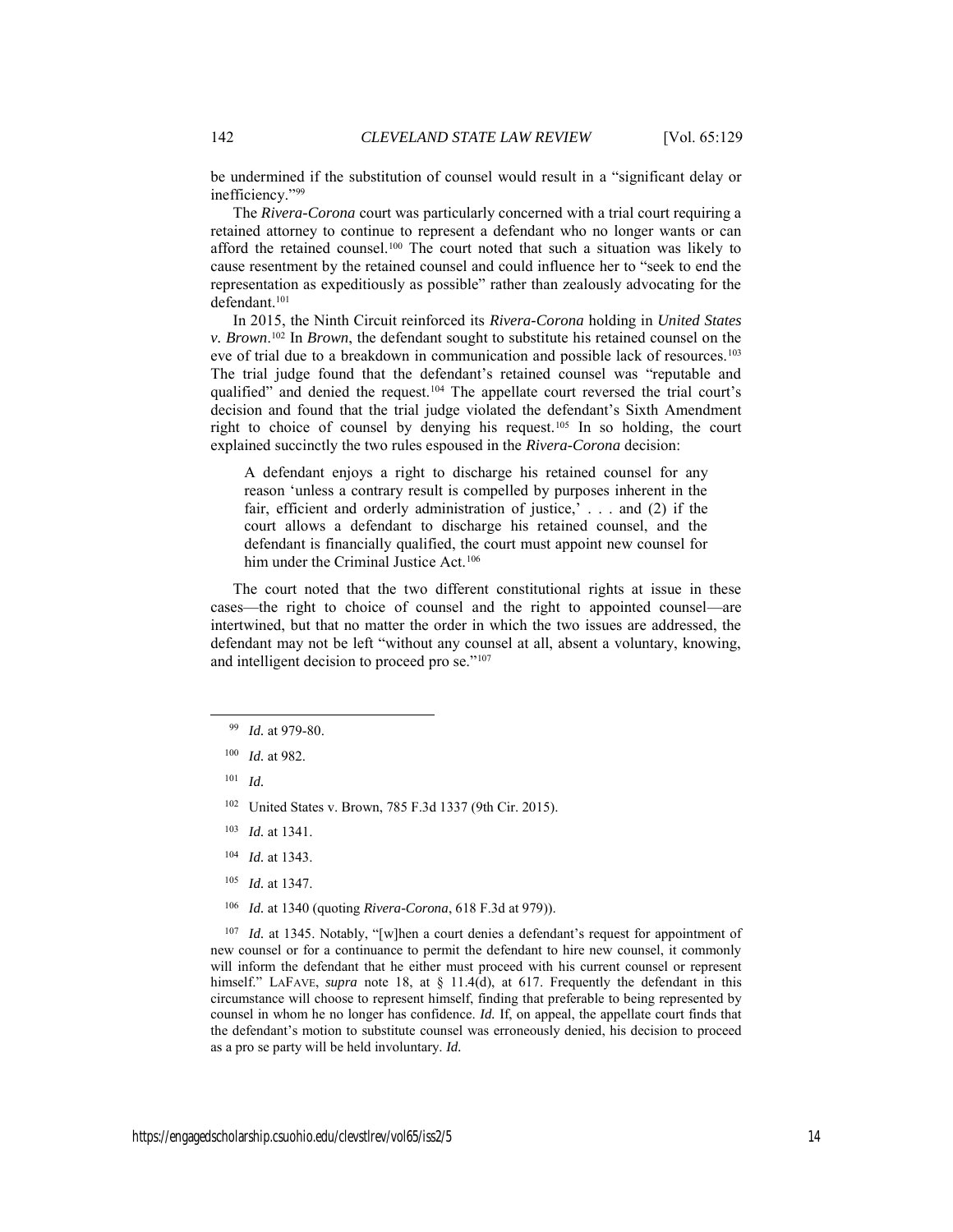Other courts use reasoning similar to that espoused by the Ninth and Eleventh Circuit decisions, holding that the right to choice of counsel mandates that a trial judge must allow for substitution of retained counsel "unless a contrary result is compelled by purposes inherent in the fair, efficient and orderly administration of justice."<sup>108</sup> In *Utah v. Barber*, the Utah Court of Appeals reversed the trial court's denial of a request to substitute retained counsel for appointed counsel.<sup>109</sup> In its reasoning, the court noted, "Attorneys are not fungible; often the most important decision a defendant makes in shaping his defense is his selection of an attorney."<sup>110</sup> The court identified the limitations on the right to counsel of choice but held that, as long as the "incoming counsel is willing and ethically available," the defendant can fire his retained counsel for any reason or no reason.<sup>111</sup> The court further found that the defendant must show "good cause" to justify the substitution of counsel only when the defendant's substitution would "obstruct the orderly procession of the case." 112

Similarly, the Oklahoma Court of Criminal Appeals held as a matter of first impression that "absent a showing of undue delay, disruption of the orderly process of justice or prejudice to the defendant or opposing counsel, a defendant who timely seeks to discharge retained counsel—whether indigency results or not—should be permitted to do so."<sup>113</sup> The Oklahoma court, thus, placed the burden on the court to find that there would be a disruption of the criminal justice process rather than requiring the defendant to show good cause supporting his motion to fire his retained counsel and replace him with an appointed attorney.<sup>114</sup>

The courts have extended this rationale for replacing retained counsel with appointed counsel to other areas that the Sixth Amendment implicates. For example, the Maryland Court of Appeals noted the presumption in favor of a defendant's right to choice of counsel after a trial court barred one of the defendant's three retained attorneys from representing him based upon a potential conflict of interest.<sup>115</sup> The Maryland appellate court reversed the conviction, finding that the trial court did not properly scrutinize the potential for conflict.<sup>116</sup> While the appellate court acknowledged the limitations on the right to choice of counsel, it emphasized that by barring one of the defendant's chosen counsel from representing him at trial, the

 $\overline{a}$ 

<sup>113</sup> Dixon v. Owens, 865 P.2d 1250, 1252 (Okla. Crim. App. 1993).

<sup>114</sup> *See also* Colorado v. Munsey, 232 P.3d 113, 127 (Colo. App. 2009) ("[A] defendant, whether indigent or not, is free to discharge his or her retained counsel without having to show cause, and an indigent defendant may subsequently request appointed counsel, so long as the discharge or request is not made for improper purposes and does not significantly disrupt judicial proceedings.").

<sup>115</sup> Maryland v. Goldsberry, 18 A.3d 836 (Md. Ct. App. 2011).

<sup>116</sup> *Id.* at 855.

<sup>108</sup> *Brown*, 785 F.3d at 1343-44.

<sup>109</sup> Utah v. Barber, 206 P.3d 1223 (Utah Ct. App. 2009).

<sup>110</sup> *Id.* at 1233 (quoting United States v. Collins, 920 F.2d 619, 625 (10th Cir. 1990)).

<sup>111</sup> *Id.* at 1234.

<sup>112</sup> *Id.* at 1233.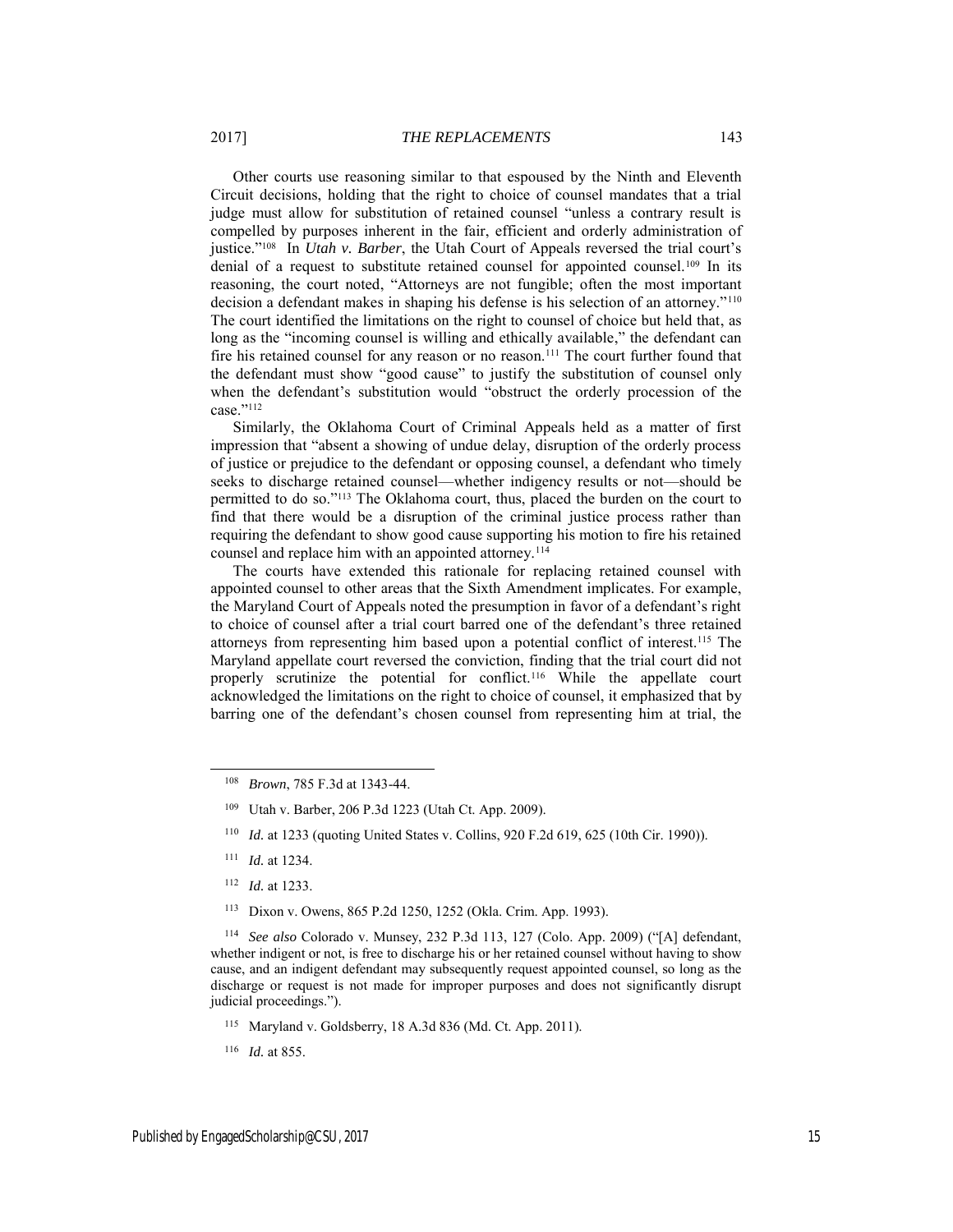court engaged in a "drastic action" violating the Sixth Amendment right to counsel of choice.<sup>117</sup>

The Colorado Court of Appeals further extended the reasoning of cases involving a motion to substitute retained counsel for appointed counsel to circumstances where a retained attorney moved to withdraw against the wishes of his client.<sup>118</sup> In *Colorado v. Cardenas*, the trial court held an *in camera* hearing in the absence of the defendant in order to determine whether to grant his attorney's motion to withdraw.<sup>119</sup> The appellate court reversed the defendant's conviction on the basis that the grant of the motion to withdraw and subsequently appoint counsel without the defendant's presence violated his Sixth Amendment right to counsel of choice.<sup>120</sup> In support of its decision to apply this standard to cases in which an attorney seeks to withdraw against the wishes of his client, the court noted the fundamental importance of the right to counsel of choice in the adversarial system. 121

Thus, courts following the Ninth and Eleventh Circuit line of reasoning vigorously protect the defendant's Sixth Amendment rights to choice of counsel by refusing to require that the defendant show any cause supporting his motion to substitute. These decisions place great weight on the constitutional protections afforded under the Sixth Amendment, finding that a trial court's denial of such a motion to substitute for failure to show good cause creates a fundamental unfairness in the trial that leads to structural error and automatic reversal.

#### *B. A Showing of Good Cause Required: The First Circuit Standard for Substitution of Appointed for Retained Counsel*

Even some cases that have strongly protected a defendant's Sixth Amendment right to counsel of choice have had concurring or dissenting opinions expressing concern over the conflicting standards applied to defendants under the right to choice of counsel and the standards applied to defendants under the right to appointed counsel. Indeed, the Ninth Circuit case frequently cited to support the sanctity of a defendant's right to choose counsel itself contained a concurrence expressing some reservations and exploring the different interpretations of the two rights.<sup>122</sup>

In his concurrence in the *Rivera-Corona* case, Judge Fisher examined the difference between a defendant seeking to replace appointed counsel with appointed counsel, where good cause must be shown for the substitution, and a defendant

<sup>118</sup> Colorado v. Cardenas, No. 12CA1536, 2015 Colo. App. LEXIS 1051, 2015 WL 4312496, at \*1 (Colo. Ct. App. July 16, 2015).

<sup>119</sup> *Id.* at \*4.

 $\overline{a}$ 

<sup>120</sup> *Id.* at \*5.

Id. ("[V]iolation of a defendant's right to choice of counsel is structural error.").

<sup>&</sup>lt;sup>117</sup> *Id.* The Maryland Court of Appeals explained that, "Before a trial court is permitted to disqualify a criminal defendant's privately obtained counsel (regardless of whether counsel is the defendant's only attorney or one of several on the defense team), the court must conduct a hearing on the matter, 'scrutinize closely the basis for the claim,' and make evidence basedfindings to determine . . . whether there is 'actual or serious potential for conflict' that overcomes the presumption the defendant has to his or her counsel of choice." *Id.* at 850 (internal citations omitted).

<sup>122</sup> United States v. Rivera-Corona, 618 F.3d 976, 985 (9th Cir. 2010) (Fisher, J., concurring).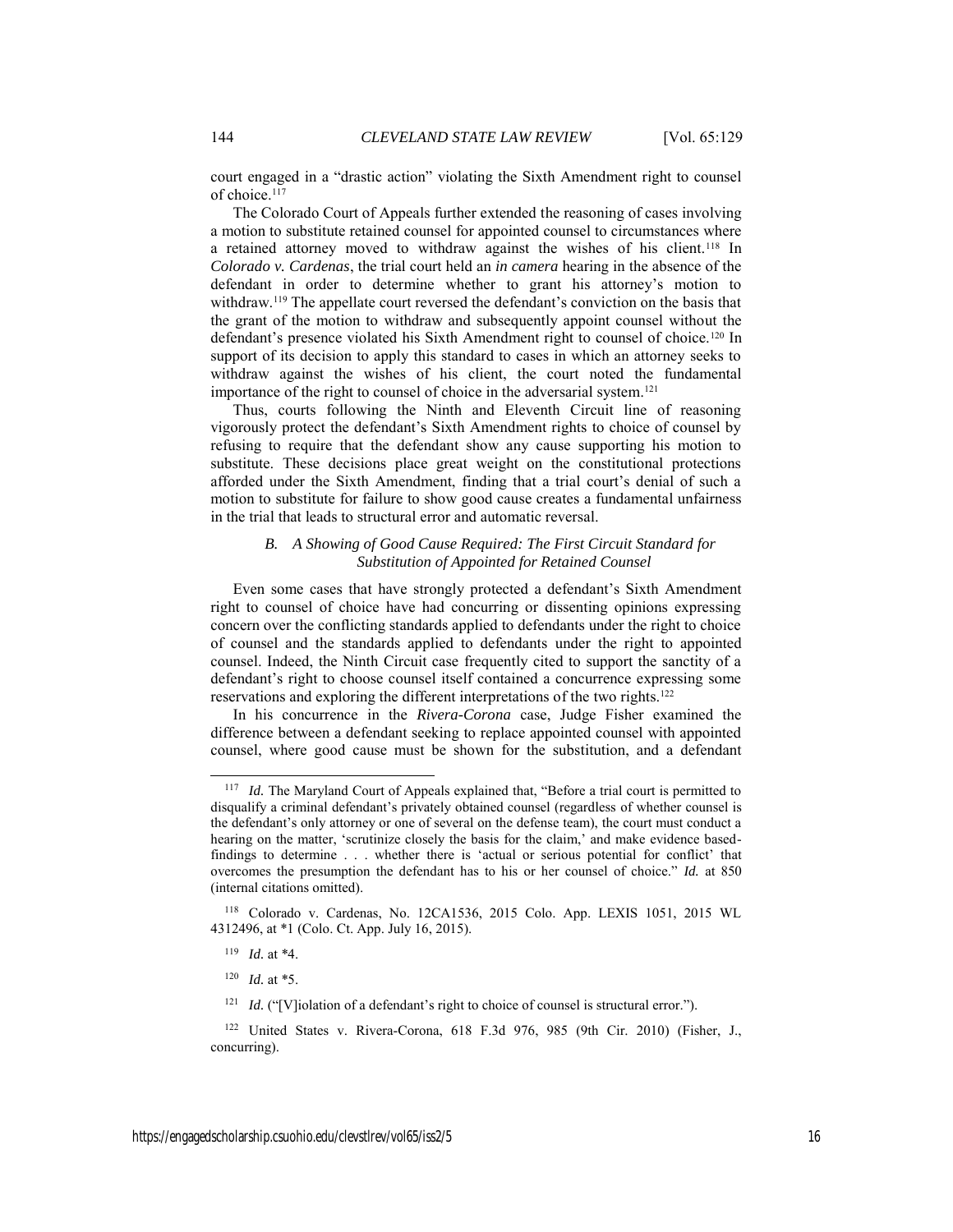seeking to replace existing counsel with retained counsel, where good cause need not be shown unless the substitution would result in a delay.<sup>123</sup> The concurrence then noted the law is not so clear when a defendant seeks to substitute a retained counsel for an appointed counsel.<sup>124</sup> The judge argued that prior Ninth Circuit precedent mandated a finding that a defendant must demonstrate good cause for a substitution of counsel under the doctrine of stare decisis.<sup>125</sup> At the same time, however, the concurring judge indicated that good arguments supported abandoning that standard in favor of the one adopted by the majority.<sup>126</sup> In its analysis, the concurrence described the conflicting lines of authority addressing these circumstances.<sup>127</sup> Some courts, like the Ninth Circuit, hold "that a defendant can freely discharge and obtain appointed counsel without establishing good cause." <sup>128</sup> But other courts have held that a defendant seeking to replace any counsel with appointed counsel must show good cause for the substitution.<sup>129</sup>

The First Circuit falls into this latter line of authority, holding that a defendant who seeks to substitute his retained counsel with appointed counsel must show good cause for doing so.<sup>130</sup> In *United States v. Mota-Santana*, the First Circuit held that a defendant who sought to replace retained counsel with appointed counsel must support his motion by showing that the conflict he alleged with his retained counsel "'was so great that it resulted in a total lack of communication preventing an adequate defense.'"<sup>131</sup> The First Circuit reasoned that, when a defendant seeks to fire his retained counsel and have counsel appointed, "the two actions merge" and therefore the burden is on the defendant to demonstrate good cause as to why the court should permit him to substitute retained counsel for appointed counsel.<sup>132</sup>

It is interesting to note that those courts that have required a showing of good cause before allowing the substitution of retained counsel for appointed counsel have continued to do so even after the *Gonzalez-Lopez* decision. In April of 2016, the United States District Court for the Northern District of Illinois held that "[t]he right to counsel of choice 'does not extend to defendants who require counsel to be appointed for them.""<sup>133</sup> The court further noted that as long a defendant is "afforded

<sup>123</sup> *Id.* at 984.

 $\overline{a}$ 

<sup>124</sup> *Id.* at 985.

<sup>125</sup> *Id.* at 987.

<sup>126</sup> *Id.* (noting that there are "a number of strong arguments for the proposition that the replacement of retained with appointed counsel should not require a showing of good cause").

<sup>127</sup> *Id.* at 985.

<sup>128</sup> *Id.* at 985.

<sup>129</sup> *Id.* (noting that the opposing line of authority "perhaps reflect[s] the principle that 'the right to counsel of choice does not extend to defendants who require counsel to be appointed for them'").

<sup>130</sup> United States v. Mota-Santana, 391 F.3d 42, 47 (1st Cir. 2004).

<sup>131</sup> *Id.*

<sup>132</sup> *Id.*

<sup>133</sup> Fluker v. United States, No. 13C7643, 2016 U.S. Dist. LEXIS 53823, 2016 WL 1613464, at \*9 (N.D. Ill. Apr. 22, 2016) (quoting United States v. Wallace, 753 F.3d 671, 675 (7th Cir. 2014)).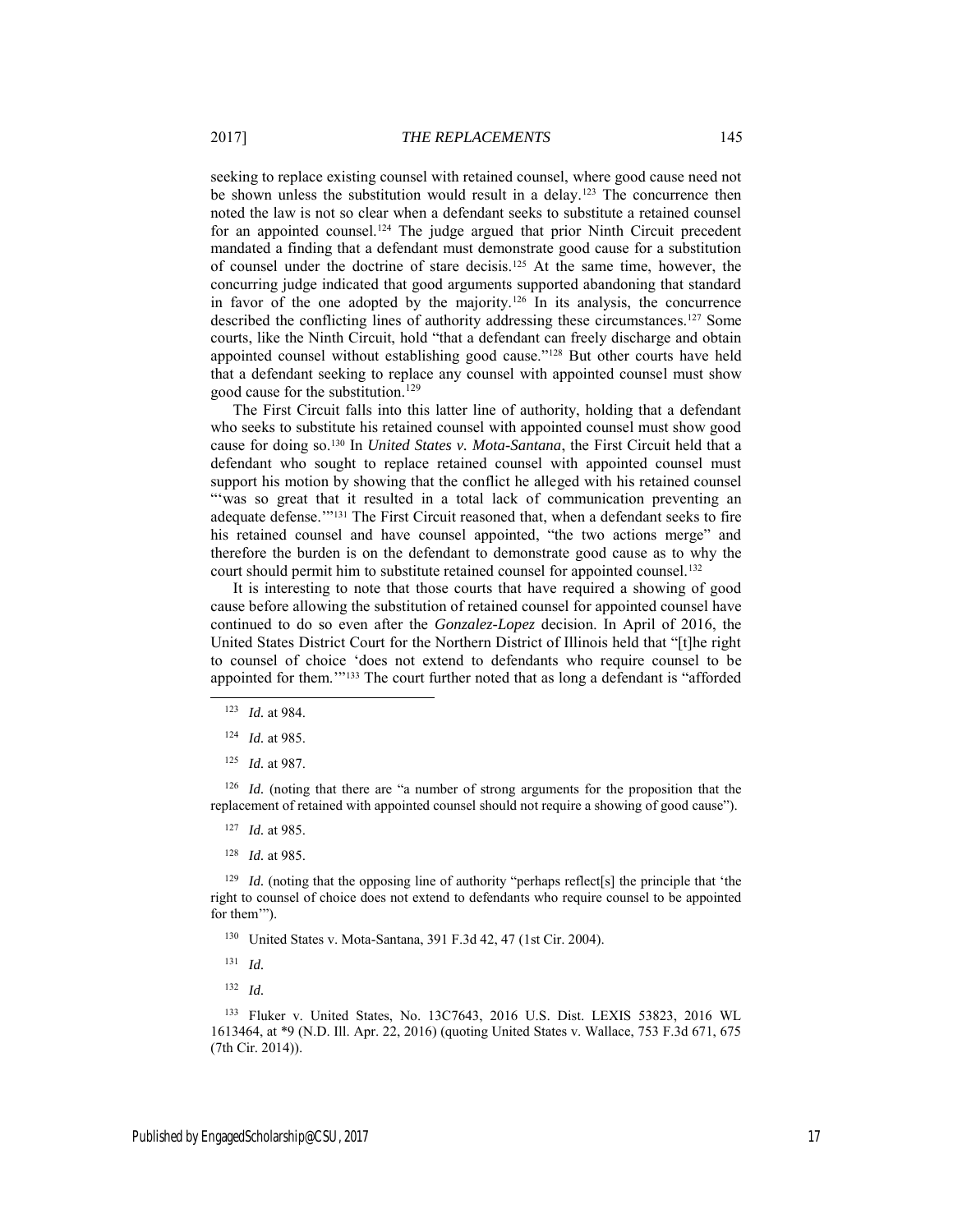adequate representation, an erroneous denial of a motion for substitution is not prejudicial and is therefore harmless."<sup>134</sup> The Fifth Circuit has likewise recently held that a "defendant does not have an absolute right to counsel of his choice. Instead, good cause must exist for the withdrawal of counsel."<sup>135</sup>

There are several factors that have led courts to disagree over the standard to apply where a defendant seeks to substitute retained counsel for appointed counsel. First and foremost, because the language of the Sixth Amendment does not contain any specific reference to either right, courts have broad latitude to interpret the way these rights compare and overlap.<sup>136</sup> As a result of this lack of constitutional guidance, courts struggle with determining the relative weight to place on the right to choice of counsel versus the right to appointed counsel. Courts that have found a defendant need not show any reason for the substitution of counsel have placed fewer restrictions and, therefore, greater weight on the right to choice of counsel by allowing the defendant to reverse the denial of a substitution of counsel simply by showing that the denial occurred. On the other hand, courts that place equivalent restrictions on a defendant seeking to substitute retained counsel and a defendant seeking to substitute appointed counsel appear to give equal weight to the two rights.

Additional factors that have led courts to disagree on the standards applied relate to the practical difficulties that arise when a defendant seeks to replace counsel. On the one hand, by placing no burden on a defendant seeking to substitute retained counsel, courts emphasize the importance of a defendant's ability to strategize his own defense. These courts note the difficulties that arise when a retained counsel is forced to continue his representation of a criminal defendant despite his client's wishes or resources.<sup>137</sup> On the other hand, by imposing a burden on defendants seeking to substitute retained counsel for appointed counsel, courts emphasize the need for a fair trial and the efficacy of the attorney as a safeguard in ensuring fairness. Requiring defendants to show good cause for the substitution of counsel in these cases also recognizes the sheer number of criminal defendants represented by appointed counsel and the dissatisfaction that many criminal defendants have with their attorneys leading to frequent requests for new counsel.<sup>138</sup> Concerns over judicial efficiency and the struggle of trial judges to maintain their calendars have

 $\overline{a}$ 

<sup>137</sup> *See, e.g.*, United States v. Rivera-Corona, 618 F.3d 976, 982 (9th Cir. 2010) ("[R]equiring a retained counsel to continue to represent the defendant even if the defendant cannot pay him and no longer wants him . . . is no substitute for appointed counsel paid with public funds and so could not, without more, be in the 'interests of justice.'").

<sup>138</sup> United States v. White, 174 F.3d 290, 296 (2d Cir. 1999) ("It would be an understatement to observe that disputes" between attorneys and clients arise often, and that motions to substitute counsel are often the result of those disputes.").

<sup>134</sup> *Id.* at \*8.

<sup>135</sup> United States v. Austin, 812 F.3d 453, 456 (5th Cir. 2016).

<sup>136</sup> Indeed, the broad language of the Sixth Amendment's right to counsel has required the courts to determine what, exactly, the right to counsel entails. As discussed *supra* Part I, over the course of the last century, the Supreme Court has interpreted the right to counsel to include the right to choice of counsel, the right to effective assistance of counsel, and the right to appointed counsel. *See also* Kellsie J. Nienhuser, *Criminal Law-Prejudiced by the Prejudice Prong: Proposing a New Standard for Ineffective Assistance of Counsel in Wyoming After*  Osborne v. State*, 2012 Wy 123, 285 P.3d 248 (Wyo. 2012)*, 14 WYO. L. REV. 161, 162-63 (2014).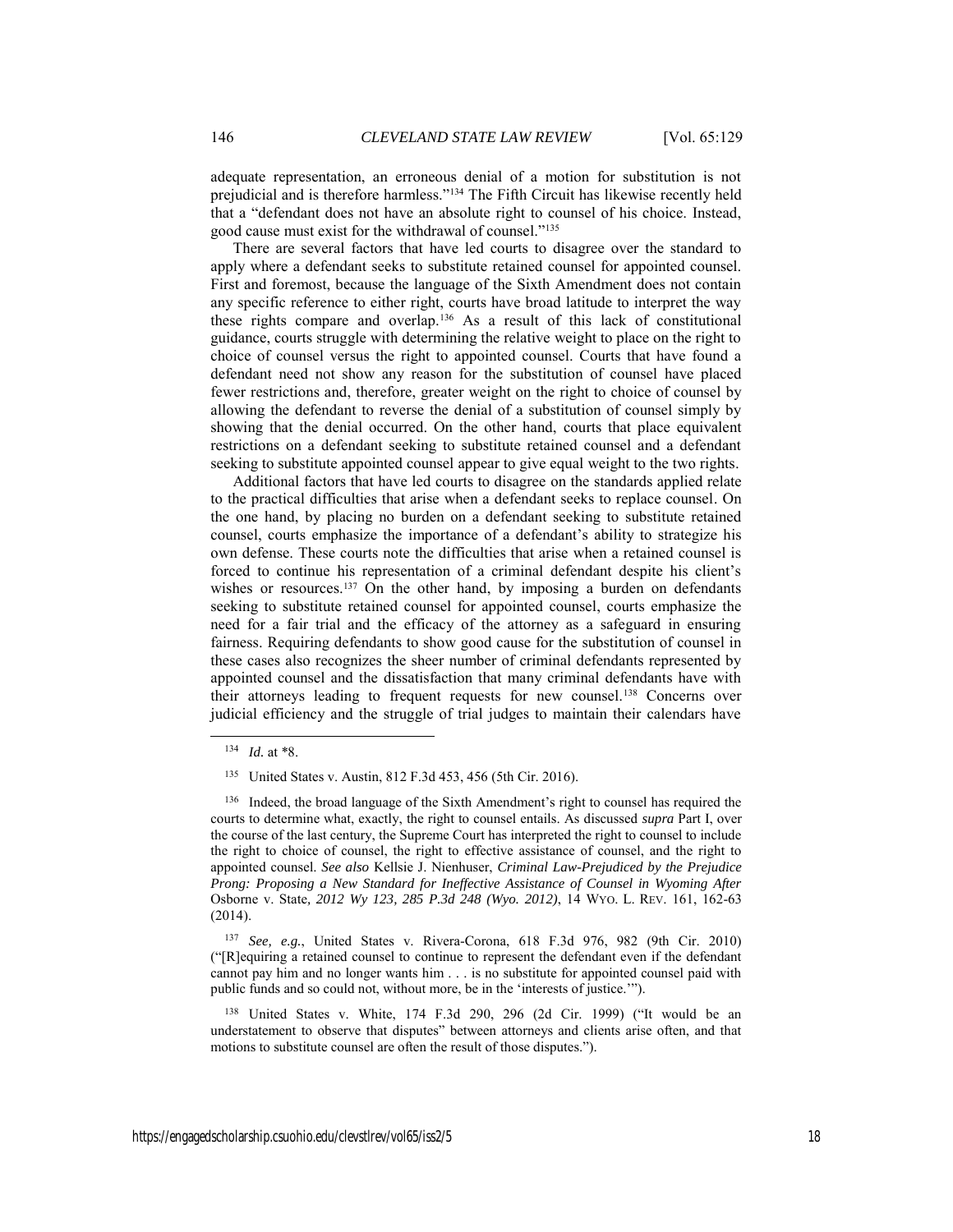led these courts to require defendants to demonstrate why they wish to substitute retained counsel for appointed counsel before allowing for such a substitution.

#### *C. Avoiding a Constitutional Standard: Examining the Substitution of Counsel Through Rules Governing Discretionary Powers Afforded Courts to Grant or Deny Continuances*

Perhaps in an attempt to reconcile these conflicting values, some courts avoid analyzing cases involving the substitution of counsel under Sixth Amendment standards. While these courts acknowledge the defendant's Sixth Amendment rights to choice of counsel, they focus their analysis on the discretion afforded trial courts in granting continuances that are frequently necessary when a motion to substitute is granted.<sup>139</sup> By focusing on the law governing a motion to continue, these courts avoid addressing whether the defendant needs to show cause to substitute counsel.<sup>140</sup> Under this discretionary framework, the decision of a trial court to refuse a motion to continue and the consequent denial of the motion to substitute are rarely reversed. 141

A trial court has great discretion in maintaining its calendar and ensuring the efficient administration of justice.<sup>142</sup> Because trial judges are balancing multiple cases, motions, pleas, and hearings, they must necessarily be afforded the flexibility to achieve the goal of ensuring a fair and effective process by balancing those needs and setting limits on timing for lawyers, defendants, and other participants in the trial process.<sup>143</sup>

One way in which parties can have an influence over the scheduling of the pretrial and trial process is by moving for a continuance.<sup>144</sup> This happens frequently in criminal trials, and prosecutors and defense attorneys alike can file motions for continuance.<sup>145</sup> Continuances are often sought to ensure witness availability, allow for more discovery, give time for plea negotiations to take place, and countless other reasons.<sup>146</sup> One of the numerous reasons defendants seek a continuance is to give

<sup>143</sup> Morris v. Slappy, 461 U.S. 1, 11 (1983) ("Trial judges necessarily require a great deal of latitude in scheduling trials.").

<sup>144</sup> CALIFORNIA CRIMINAL MOTIONS § 1:6 (2015) (noting in the practice notes that "[w]hether for the prosecution or the defense, a motion to continue is often the most important motion that can be made in a criminal case").

<sup>145</sup> *See id.*

 $\overline{a}$ 

<sup>146</sup> Celeste Bacchi, *Continuances in Criminal Cases*, NOLO, http://www.nolo.com/legalencyclopedia/continuances-criminal-cases.html (last viewed Nov. 20, 2016).

<sup>139</sup> *See, e.g.*, Washington v. Aguirre, 229 P.3d 669, 676-77 (Wash. 2010) (rejecting the defendant's argument that his right to choice of counsel was violated by denying a request for a continuance).

<sup>140</sup> *See, e.g.*, United States v. Cordy, 560 F.3d 808, 815-16 (8th Cir. 2009) (noting the discretion afforded trial courts in denying motions to continue).

<sup>141</sup> LAFAVE, *supra* note 18, § 11.4(b), at 613-14.

<sup>142</sup> *Id.*; *see also* John P. Coffey, *Motion for Continuance*, 74 GEO. L.J. 681, 682-83 (1986) ("A trial court's ruling [denial of a motion to continue] will not be disturbed unless the defendant shows clear abuse of discretion that results in specific prejudice.").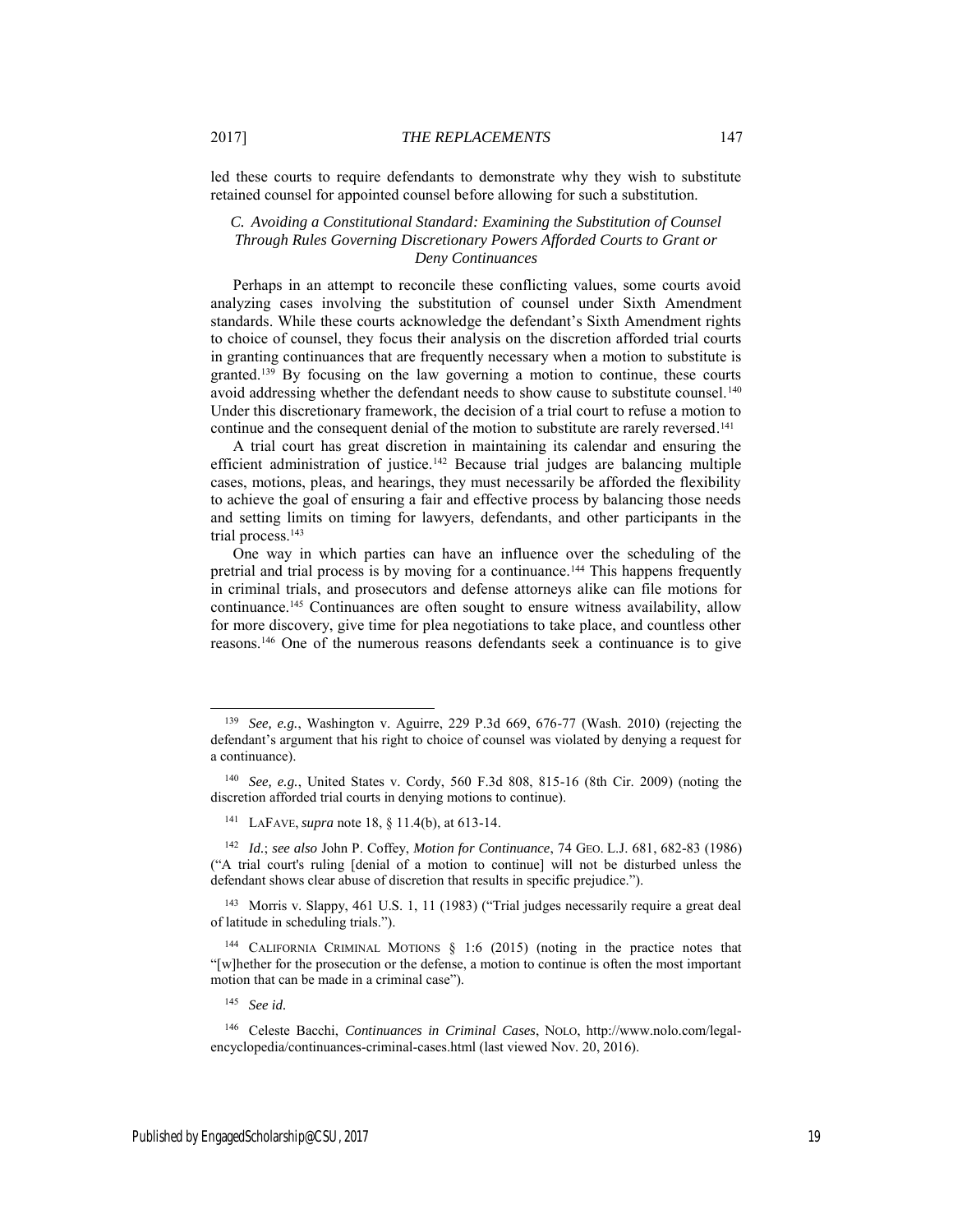their attorneys more time to prepare for trial.<sup>147</sup> This need can often be the result of the appointment or hiring of new counsel just prior to trial.<sup>148</sup>

Because a motion to substitute counsel prior to trial frequently leads to the need for a continuance in order to allow the new attorney time to prepare, judges often use their discretionary powers to deny such requests.<sup>149</sup> On review, many appellate courts downplay the constitutional implications of these denials, focusing instead on the discretion afforded trial judges in granting or denying a continuance.<sup>150</sup>

The Fourth Circuit examined the trial court's denial of a defendant's request to substitute retained counsel for appointed counsel through the lens of the law on continuances in *United States v. Hagen*. <sup>151</sup> In *Hagen*, the defendant fired one retained attorney and replaced him with another.<sup>152</sup> After the relationship with his second attorney deteriorated, the defendant moved to substitute the retained counsel with appointed counsel and to postpone the trial in order to allow the appointed counsel time to prepare.<sup>153</sup> The trial judge denied both requests, finding that it would take the new attorney six months to prepare for trial, at which point the defendant would likely request a new attorney.<sup>154</sup> The Fourth Circuit concluded that the trial court's denial of the defendant's request was based upon an implicit finding that the request was "at least in part a 'transparent ploy for delay."<sup>155</sup> Although the trial court never explicitly stated that the defendant sought to substitute counsel as a mere delay tactic, the Fourth Circuit found that such a determination could be read into the colloquy between the court and the defendant, and this allowed the court to distinguish the case from *Rivera-Corona*. <sup>156</sup> The appellate court noted the high bar for abuse of discretion in denying a motion for a continuance and found that in this

- <sup>147</sup> LAFAVE, *supra* note 18, at § 11.4(b).
- <sup>148</sup> *See* Bacchi, *supra* note 146.
- <sup>149</sup> LAFAVE, *supra* note 18, at § 11.4(b).
- <sup>150</sup> *See, e.g.*, United States v. Hagen, 468 F. App'x 373 (4th Cir. 2012).
- <sup>151</sup> *Id.* at 375.
- <sup>152</sup> *Id.*

 $\overline{a}$ 

<sup>153</sup> *Id.* at 375.

<sup>154</sup> *Id.* at 379. Specifically, the trial judge told the defendant:

[I]f I were to allow you to discharge Mr. Meier[,] . . . appoint another lawyer and continue the case, it would take six months for that lawyer to get up to snuff and be ready for trial. Now, at the end of that six months I'll be having another motion by David Hagen wanting another lawyer because that lawyer too does not want to do it like you want it done . . . You've had two privately retained lawyers now that you can't get along with and you want the court to appoint you a third one, and I'm not going to do it. I'm going to deny the motion, both motions. You either make peace with your lawyer or, Mr. Meier, when we go to trial a month from today, if Mr. Hagen insists on going pro se, you'll be standby counsel.

*Id.*

<sup>155</sup> *Id.* at 384.

<sup>156</sup> *Id.* at 384-86.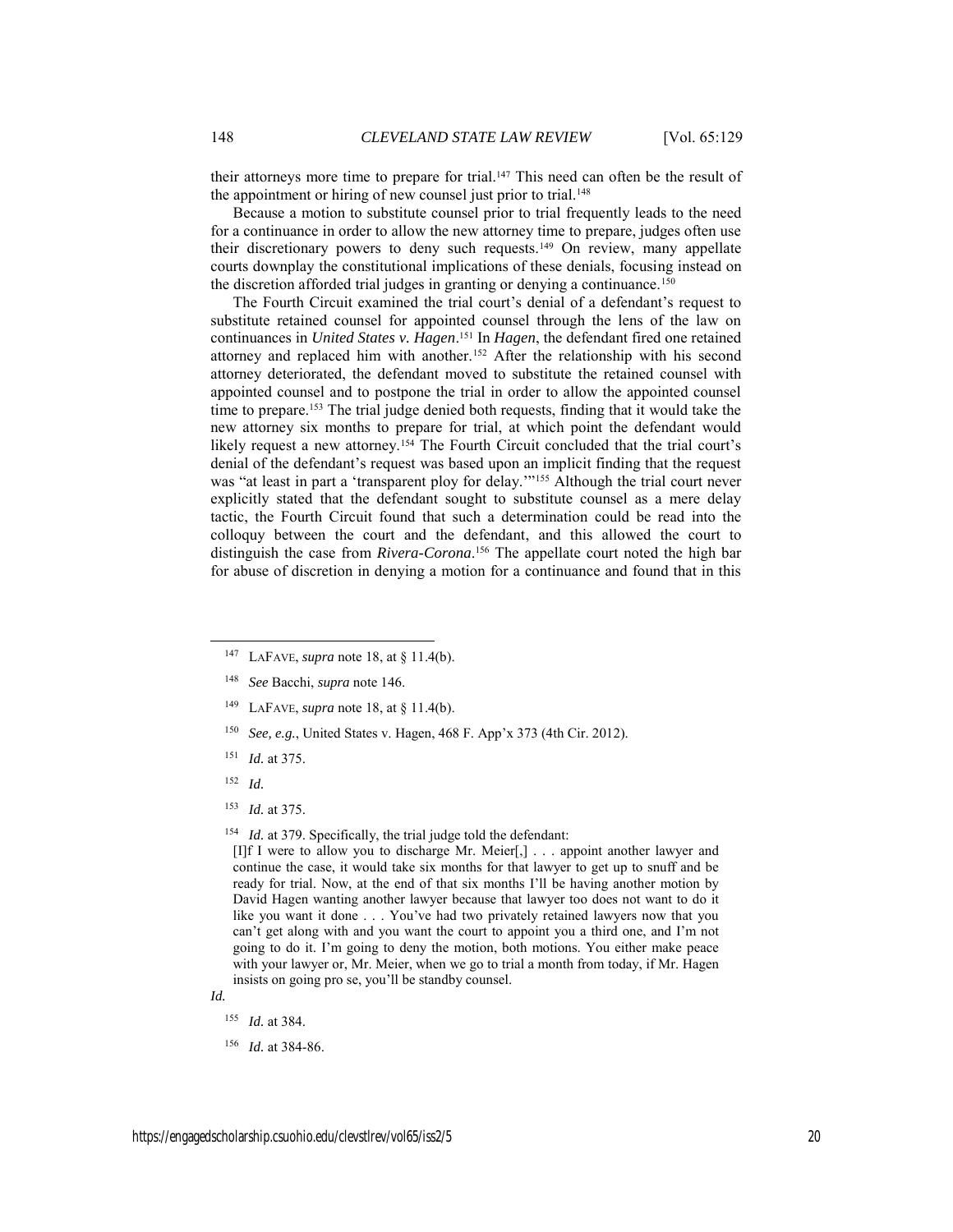case that bar had not been met.<sup>157</sup> In so doing, the court found that the defendant's right to choice of counsel had not been wrongfully denied.<sup>158</sup>

Similarly, the United States District Court for the Eastern District of Michigan examined whether the denial of a defendant's request to substitute counsel was erroneous and found that it was not based upon an application of the rules governing a motion for a continuance.<sup>159</sup> In *Abby v. Prelesnik*, the district court reviewed a habeas petition filed by a defendant who sought to replace retained counsel with appointed counsel prior to trial.<sup>160</sup> The trial judge denied the request and the defendant appealed, asserting a violation of his right to choice of counsel under the Sixth Amendment.<sup>161</sup> The state appeals court affirmed, noting that the trial date "had been scheduled for nearly five months and the [defendant] had another attorney who was ready and able to represent his interests."<sup>162</sup> In its habeas review, the district court acknowledged the Supreme Court's holding in *Gonzalez-Lopez* that the wrongful deprivation of the right to choice of counsel is structural error leading to reversal.<sup>163</sup> However, the court noted that there are limitations on that right and one of those limitations is the trial court's need for flexibility in scheduling and maintaining an efficient calendar.<sup>164</sup> As the court explained,

Trial judges necessarily require a great deal of latitude in scheduling trials. Not the least of their problems is that of assembling the witnesses, lawyers, and jurors at the same place at the same time, and this burden counsels against continuances except for compelling reasons. Consequently, broad discretion must be granted trial courts on matters of continuances; only an unreasoning and arbitrary 'insistence upon expeditiousness in the face of a justifiable request for delay' violates the right to the assistance of counsel.<sup>165</sup>

The court reasoned that because the trial judge did not abuse his discretion by refusing to delay the date of trial, the defendant's right to choice of counsel was not erroneously denied.<sup>166</sup>

The right to choice of counsel is also implicated in cases where a defendant seeks to replace appointed counsel with retained counsel.<sup>167</sup> Just as in cases where a

<sup>159</sup> Abby v. Prelesnik, No. 08-15333, 2012 WL 1019169, 2012 U.S. Dist. LEXIS 40472 (E.D. Mich. Mar. 26, 2012).

<sup>160</sup> *Id.*

 $\overline{a}$ 

- <sup>161</sup> *Id.* at \*3-4.
- <sup>162</sup> *Id.* at \*10.
- <sup>163</sup> *Id.* at \*7.
- <sup>164</sup> *Id.*

<sup>165</sup> *Id.* at \*8 (quoting Morris v. Slappy, 461 U.S. 1, 11-12 (1983)) (internal citation omitted).

<sup>166</sup> *Id.*

<sup>157</sup> *Id.* at 387 ("A trial court abuses its discretion when its denial of a motion for continuance is an 'unreasoning and arbitrary insistence upon expeditiousness in the face of a justifiable request for delay.") (quoting Morris v. Slappy, 461 U.S. 1, 11-12 (1983)).

<sup>158</sup> *Id.* at 387.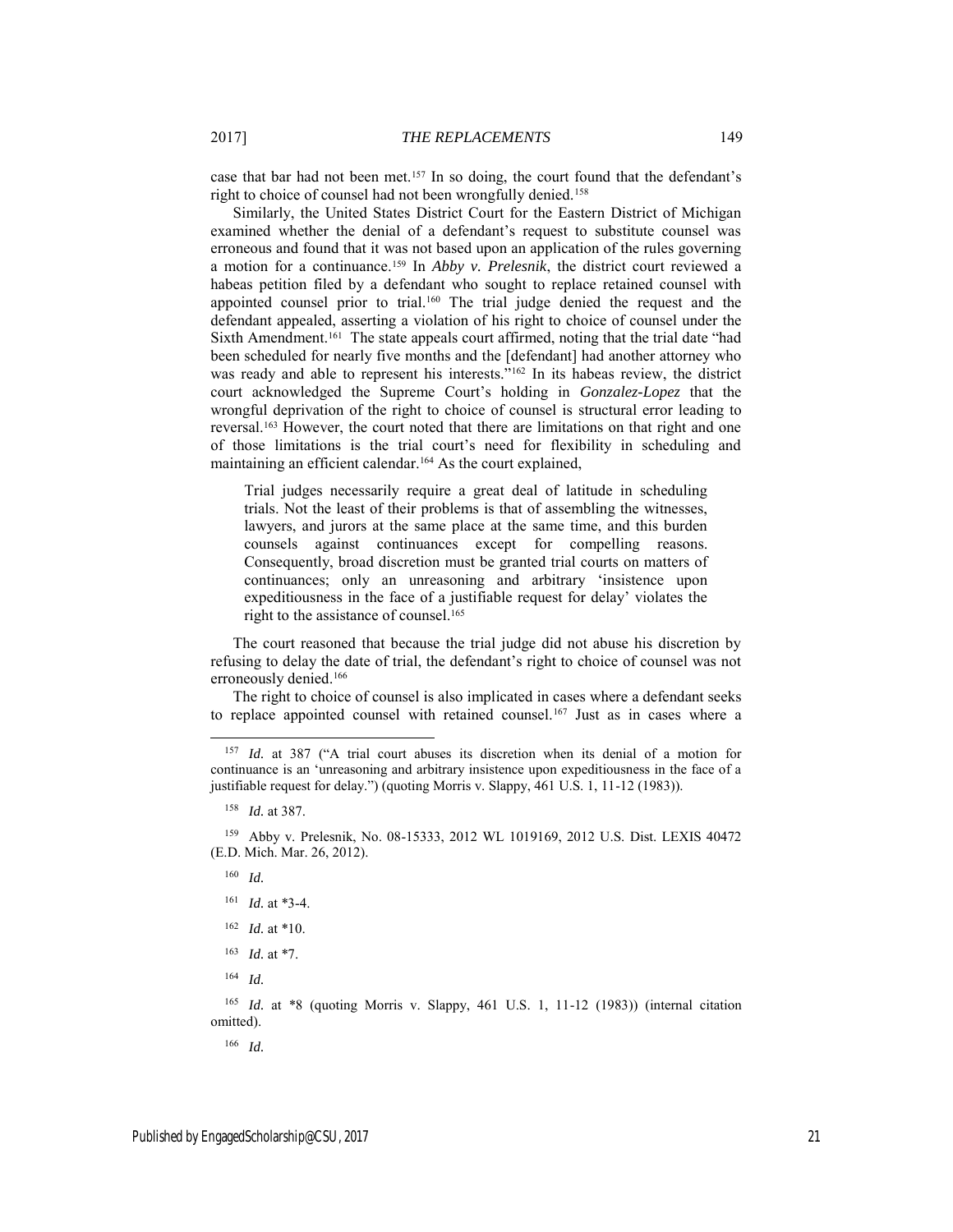defendant seeks to substitute appointed counsel for retained counsel, in cases where the defendant seeks retained counsel, courts have grappled with concerns over the constitutional right to counsel of choice as balanced against the concerns for fairness and scheduling.

For example, in *Washington v. Hampton*, the Supreme Court of Washington reviewed a trial judge's decision to deny a defendant's request to delay trial after granting his request to substitute retained counsel for appointed counsel on the day of trial.<sup>168</sup> The court acknowledged the Sixth Amendment rights at issue in the case but noted that the defendant's right to counsel of choice is limited by "the trial court's need to efficiently administer justice."<sup>169</sup> The court referenced the Supreme Court's *Gonzalez-Lopez* decision and noted that the Supreme Court did not provide guidance on how to determine whether a defendant was erroneously deprived of his right to choice of counsel.<sup>170</sup> However, the *Hampton* court held that the high court "did not limit the factors that trial courts can consider when balancing a defendant's right to choice of counsel and a trial court's need to manage its calendar."<sup>171</sup> Thus, the *Hampton* court, in determining whether to grant a motion for continuance, examined various well-established factors, including the length of the continuance, the timing of the request, whether previous motions to continue had been granted, and "whether the continuance would seriously inconvenience witnesses."<sup>172</sup>

After examining the trial court's reasoning for denying the motion for continuance, the state high court held that the denial was not an abuse of discretion,

 $\overline{a}$ 

- <sup>170</sup> *Id.* at 738.
- <sup>171</sup> *Id.* at 737-38.

<sup>172</sup> *Id.* at 740. The factors cited by the court to consider in determining a motion for continuance include:

- 1) whether the request came at a point sufficiently in advance of trial to permit the trial court to readily adjust its calendar;
- 2) the length of the continuance requested;
- 3) whether the continuance would carry the trial date beyond the period specified in the state speedy trial act;
- 4) whether the court had granted previous continuances at the defendant's request;
- 5) whether the continuance would seriously inconvenience the witnesses;
- 6) whether the continuance request was made promptly after the defendant first became aware of the grounds advanced for discharging his or her counsel;
- 7) whether the defendant's own negligence placed him or her in a situation where he or she needed a continuance to obtain new counsel;
- 8) whether the defendant had some legitimate cause for dissatisfaction with counsel, even though it fell short of likely incompetent representation;
- 9) whether there was a "rational basis" for believing that the defendant was seeking to change counsel "primarily for the purpose of delay";
- 10) whether the current counsel was prepared to go to trial;
- 11) whether denial of the motion was likely to result in identifiable prejudice to the defendant's case of a material or substantial nature.

*Id.* (quoting LAFAVE, *supra* note 18, at § 11.4(c)).

<sup>167</sup> *See, e.g.*, Washington v. Hampton, 361 P.3d 734, 736 (Wash. 2015).

<sup>168</sup> *Id.* at 736.

<sup>169</sup> *Id.*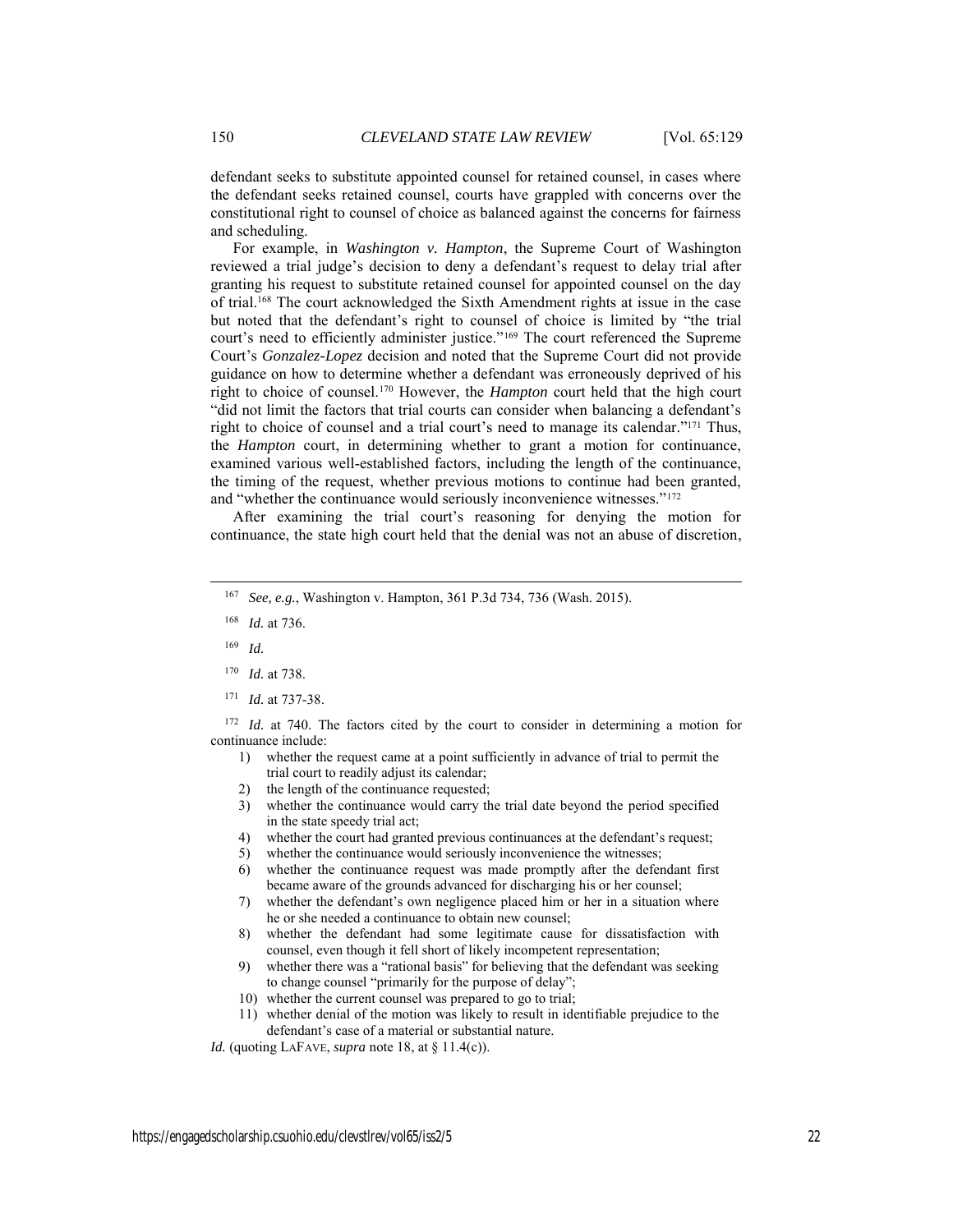and there was, therefore, no erroneous denial of the right to choice of counsel.<sup>173</sup> Worth noting is the vigorous dissent, which argued that the factors the court relied upon "overvalue the right to appointed counsel at the expense of the right to retained counsel and therefore violate the rule that the right to appointed counsel is a corollary of the Constitution's principal right to retain counsel of choice."<sup>174</sup> The dissent also asserted that the court's consideration of the "convenience factors" did not properly express that "slight inconvenience alone cannot outweigh the fundamental constitutional right to retain counsel of choice."<sup>175</sup>

Significantly, even where the defendant does not explicitly request a continuance, courts have found that a motion to substitute counsel was not erroneously denied based upon the discretion afforded courts in granting motions to continue.<sup>176</sup> In *Hyatt v. Baker*, the defendant moved to substitute retained counsel for appointed counsel during jury selection.<sup>177</sup> The court denied the motion, finding that implicit in the motion was "a prospective motion to continue the case" and further finding that the defendant's appointed counsel was not shown to be ineffective.<sup>178</sup> The state high court found that the effectiveness of the attorney was irrelevant to an examination of a claimed violation to the right to choice of counsel. However, the court held the trial court had not erroneously denied the substitution request because the request contained an implicit motion to continue and the trial court was within its discretion to deny such a motion.<sup>179</sup> In its review of the habeas petition, the Fourth Circuit affirmed the state court's ruling, noting "a trial court maintains 'wide latitude in balancing the right to counsel of choice against the needs of fairness, and against the demands of its calendar.'"<sup>180</sup> The federal court rejected the defendant's contention that a continuance was neither necessary nor implicit in his request to substitute counsel, finding that the evidence he provided of this was "insufficient to overcome the trial court's finding that a motion to continue was 'implicit' in [the defendant's] motion to change attorneys."<sup>181</sup> In so holding, the district court relied

 $\overline{a}$ 

<sup>179</sup> *Id.*

<sup>&</sup>lt;sup>173</sup> *Id.* at 741. In considering the defendant's request, the trial court noted that he knew the defendant's counsel was "'a very capable attorney. It wouldn't be the first time he's represented someone who may not have always been happy with [him].' The trial judge further stated 'I think that happens for most of the defense attorneys that they occasionally have a client who would rather have a different attorney appointed. I don't think that would in any way impair [the attorney's] ability to represent his client zealously and capably, and I don't think there's any question that [the attorney] is a highly qualified criminal defense attorney.'" *Id.* (alterations in original).

<sup>174</sup> *Id.* at 742-43.

<sup>175</sup> *Id.*

<sup>176</sup> Hyatt v. Branker, 569 F.3d 162, 173 (4th Cir. 2009).

<sup>177</sup> *Id.* at 171.

<sup>178</sup> *Id.* at 171-72.

<sup>&</sup>lt;sup>180</sup> *Id.* (quoting United States v. Gonzalez-Lopez, 548 U.S. 140, 152 (2006)).

<sup>181</sup> *Id.* at 173.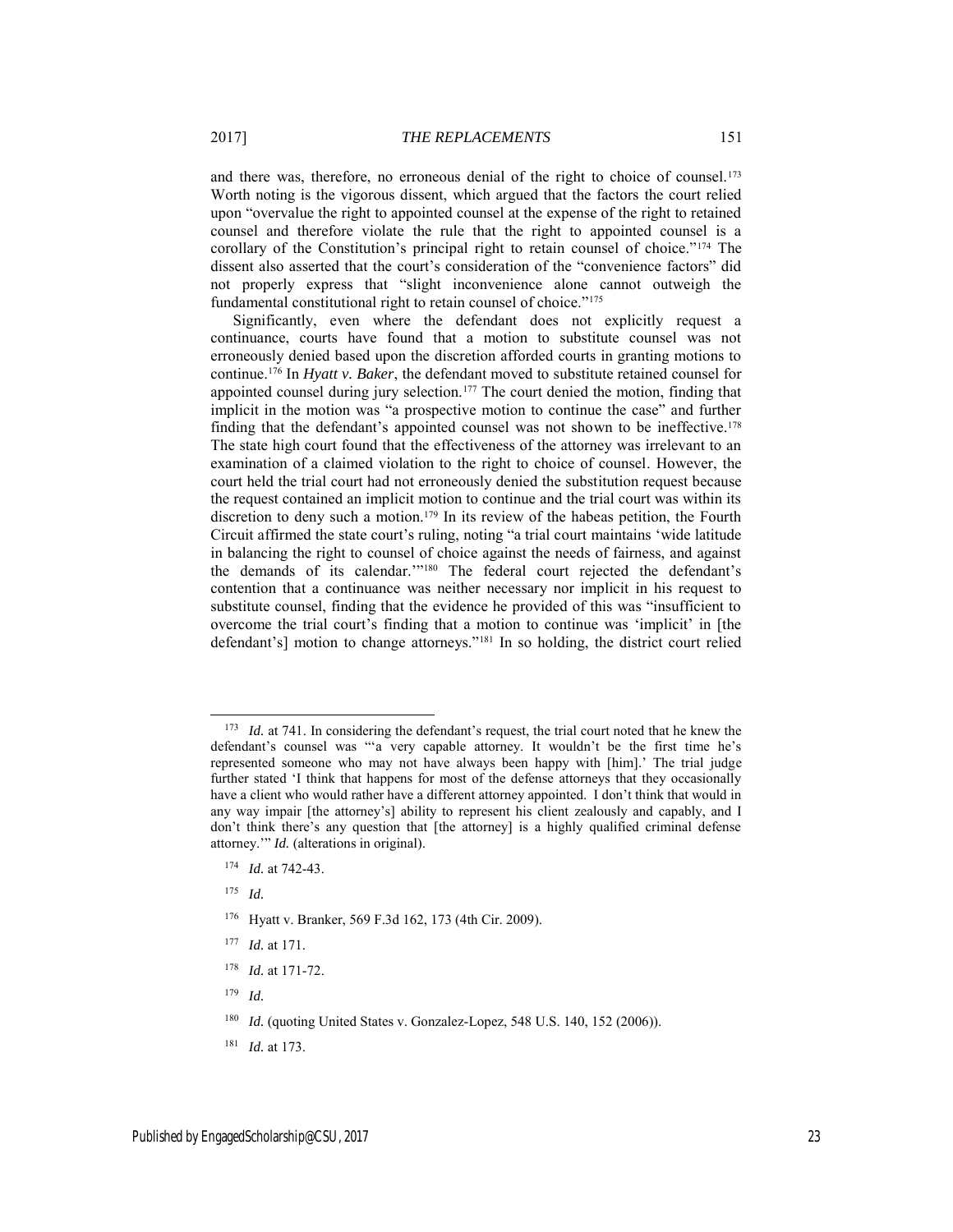upon the experience of the trial judge in overseeing trials and understanding the nature of the case and the time it would take an attorney to prepare for trial.<sup>182</sup>

Similarly, the Kansas Court of Appeals found a defendant's motion to substitute counsel contained an "implicit" request to continue the case and, therefore, held that denial of the motion was within the trial court's discretion.<sup>183</sup> In *Kansas v. Andrews*, the defendant sought to replace his appointed counsel with retained counsel on the first day of trial, indicating that he had more confidence in retained counsel and that he did not previously have the money to hire retained counsel.<sup>184</sup> The trial judge denied the defendant's motion, "noting the imposition that the delay would cause the parties, the jury, and the court staff."<sup>185</sup> The court of appeals acknowledged that the defendant did not explicitly request a continuance, but found that "the need for a continuance was implicit in the request for new counsel on the day of trial."<sup>186</sup> The appellate court then went on to examine the denial of the defendant's request under the law governing denials of motions to continue.<sup>187</sup> In examining the case under the standards of a motion to continue, the court distinguished *Gonzalez-Lopez*—finding that the denial of the implicit motion to continue was not erroneous because the trial court did not abuse its discretion in denying an implicit request for continuance. <sup>188</sup> In so holding, the court noted that while the record did not reflect whether a continuance would inconvenience the court, witnesses, counsel, or other parties, the burden was on the defendant to establish an abuse of discretion. By failing to establish any inconvenience, the defendant did not meet that burden.<sup>189</sup> Thus, despite the absence of a motion to continue or any evidence of inconvenience if such a motion had been filed, the court found that the trial court's denial of the motion to substitute was not an abuse of discretion.

<sup>183</sup> State v. Andrews, No. 102,367, 2011 Kan. App. Unpub. LEXIS 265, at \*2 (Kan. Ct. App. Apr. 15, 2011) (unpublished table decision).

 $\overline{a}$ 

<sup>185</sup> *Id.*

<sup>186</sup> *Id.*

<sup>189</sup> *Id.* at \*4.

<sup>&</sup>lt;sup>182</sup> *Id.* ("The trial court properly drew on its experience in determining whether a motion to change counsel in the midst of a capital case involving two victims, two murder charges, and two different accomplices would require a delay of the trial. Given these facts, the trial court could reasonably believe that, in order to be effective, any new attorney would require a continuance *after* undertaking the defense. In such a complicated and weighty case, new counsel would undoubtedly need time to study the state's allegations and evidence, the procedural history of the case, and—in consultation with the accused—formulate a defense strategy.") (emphasis in original).

<sup>184</sup> *Id.*

<sup>187</sup> *Id.* at \*3. The factors examined by the court were derived from Kansas v. Anthony, 898 P.3d 1109 (Kan. 1999), and included "(1) whether a continuance would inconvenience witnesses, the court, counsel, or the parties; (2) whether other continuances have been granted; (3) whether legitimate reasons exist for the delay; (4) whether the delay is the fault of the defendant; and (5) whether the denial of a continuance would prejudice the defendant." *Id.*

<sup>188</sup> *Id.* at \*8 ("In essence, this court, unlike the *Gonzalez-Lopez* Court, is required to determine whether the district court's deprivation of Andrews' right to counsel of choice was wrongful. The *Anthony* factors, aside from perhaps the prejudice factor, guide this determination.").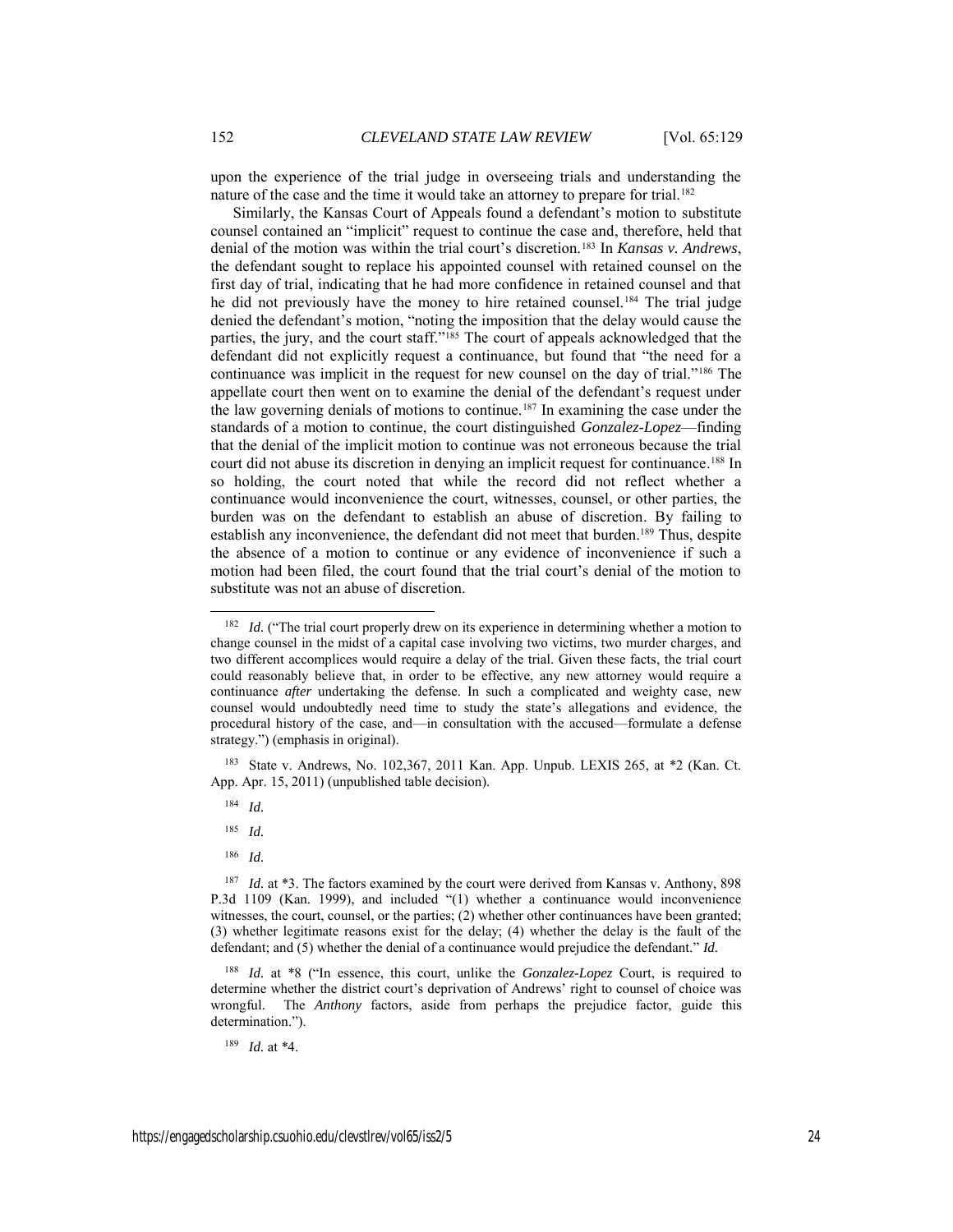By focusing on the standards and discretion applicable to a motion for continuance, even in circumstances where no such motion was filed, courts avoid the rigid application of the Sixth Amendment right to choice of counsel, a violation of which would automatically lead to reversal and retrial. The discretion afforded trial judges to preserve their schedules, prevent the inconvenience of witnesses and other participants, and ensure the efficient administration of justice affords lower courts wide latitude in denying requests to delay trial.<sup>190</sup> By finding that whenever a defendant seeks to substitute counsel it is likely that a continuance also will be necessary, the courts can review the motion to substitute counsel through the lens of this discretionary standard. In so doing, trial judges can avoid a finding that the denial of a motion to substitute was erroneous and a violation of the Sixth Amendment with a simple determination that the defendant failed to show the trial court abused its discretion in refusing to grant a continuance. Thus, the bar is extremely high for a defendant to show the violation of a constitutional right deemed fundamental to our criminal justice system. Yet, courts regularly employ the high bar to avoid reversing a lower court's denial of a motion to substitute counsel on Sixth Amendment grounds.

The reason that reviewing courts examine these denials through the lens of a motion to continue is likely related to the practical realities of criminal trial practices expressed in many of these cases. Courts must balance the defendant's desire for new counsel against the needs of the judicial system to "efficiently administer justice."<sup>191</sup> In so doing, the court must consider its own schedule, the schedules of the attorneys involved in the case, and the inconvenience to witnesses.<sup>192</sup> Because "[a]ny substitution of counsel will 'almost certainly necessitate a last-minute continuance,'" <sup>193</sup> courts often determine that the substitution necessarily conflicts with "the public's interest in the prompt, effective, and efficient administration of justice"<sup>194</sup> thereby justifying a denial of the request.

The disparity in the standards that courts use to address situations in which the right to choice of counsel and the right to appointed counsel overlap demonstrates the need for the Supreme Court's guidance on this issue. Without such guidance, lower courts are left struggling to determine what a defendant must show in order to replace his attorney. The consequence of a failure to get the standard right is significant: the violation of the right to choice of counsel is a structural error requiring a new trial. Thus, a clear rule needs to be established that protects the fundamental right to choice of counsel while also preserving judicial efficiency and fairness.

<sup>190</sup> Morris v. Slappy, 461 U.S. 1, 11-12 (1983).

<sup>193</sup> Cobb v. Warden, Chillicothe Corr. Inst., 466 F. App'x 456, 463 (6th Cir. 2012) (quoting United States v. Whitfield, 259 F. App'x 830, 834 (6th Cir. 2008)).

<sup>194</sup> State v. Andrews, No. 102,367, 2011 Kan. App. Unpub. LEXIS 265, at \*2 (Kan. Ct. App. Apr. 15, 2011) (unpublished table decision).

 $\overline{a}$ 

<sup>191</sup> Washington v. Hampton, 361 P.3d 734, 662 (Wash. 2015).

<sup>&</sup>lt;sup>192</sup> "Trial judges necessarily require a great deal of latitude in scheduling trials. Not the least of their problems is that of assembling the witnesses, lawyers, and jurors at the same place at the same time, and this burden counsels against continuances except for compelling reasons." *Morris*, 461 U.S. at 11; *see also* Abby v. Prelesnik, No. 08-15333, 2012 WL 1019169, 2012 U.S. Dist. LEXIS 40472, at \*8 (E.D. Mich. Mar. 26, 2012).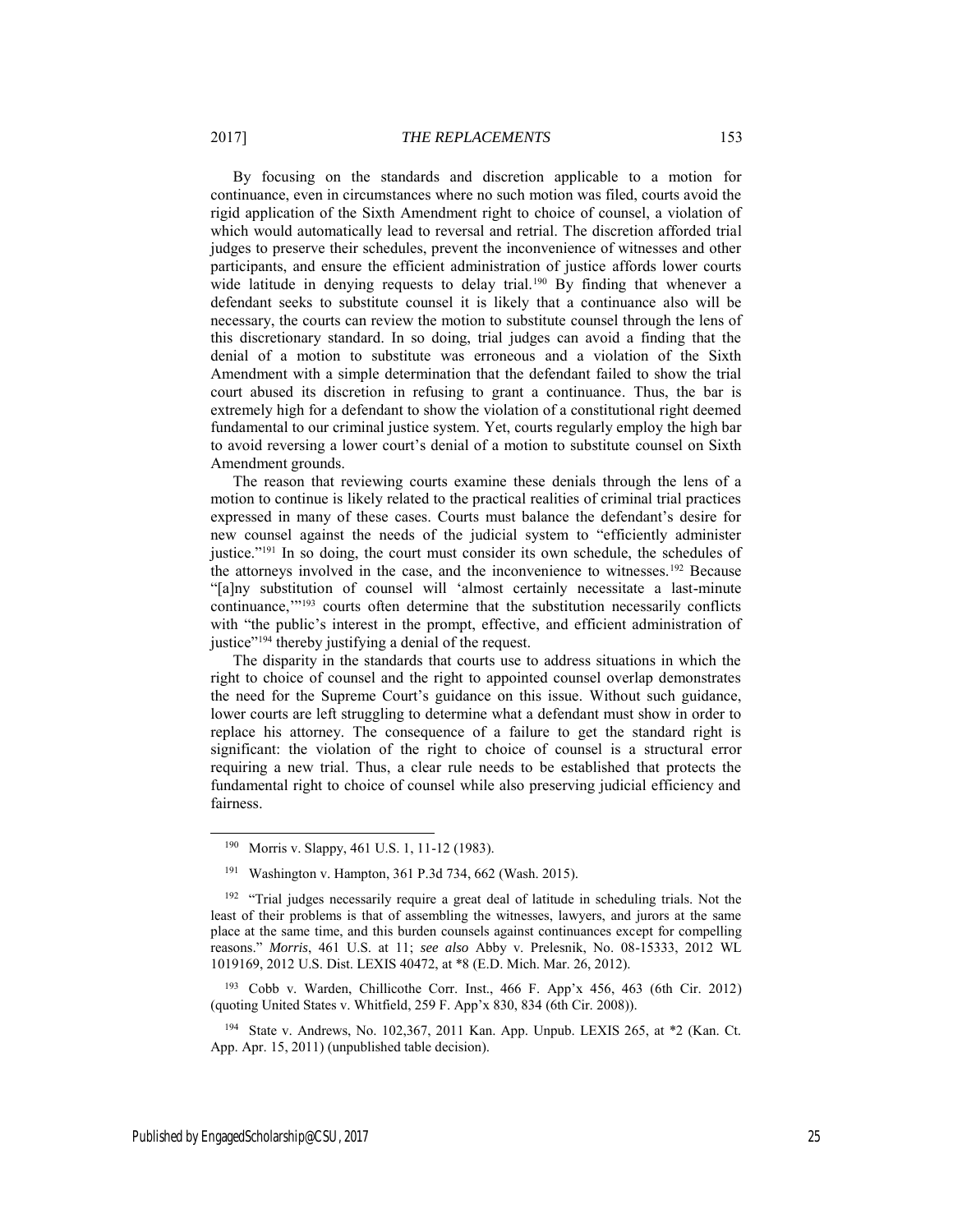#### IV. DEVELOPING A CLEARER STANDARD FOR CASES INVOLVING THE SUBSTITUTION OF COUNSEL

The lower courts' conflicting standards for evaluating the denial of a motion to substitute retained counsel for appointed counsel reflect the challenges presented to trial courts in trying to protect the defendant's constitutional right to choice of counsel while at the same time ensuring the efficiency and efficacy of the criminal justice process. As discussed, the Supreme Court itself has demonstrated the struggle to balance these two competing interests in their cases addressing the substitution of counsel. In *Wheat*, the Court emphasized the need to allow trial courts the latitude to ensure that their calendar needs were met and that "legal proceedings appear fair to all who observe them."<sup>195</sup> Eighteen years later, in the *Gonzalez-Lopez* decision, the Court emphasized the fundamental nature of the defendant's right to choice of counsel and noted that this right was independent of the defendant's right to a fair trial.<sup>196</sup> The *Gonzalez-Lopez* majority took care to note that the decision did not alter its previous opinions on the limitations to the right to counsel of choice. However, it did not provide clear guidance on how lower courts should resolve competing interests when confronted with a motion to substitute retained counsel for appointed counsel<sup>197</sup>

If, as the Supreme Court stated in *Gonzalez-Lopez*, the Sixth Amendment "commands . . . that a particular guarantee of fairness be provided—to wit, that the accused be defended by the counsel he believes to be best[,]"<sup>198</sup> such a right should not be easily undercut by mere anticipation of delay in trial proceedings. And yet, trial courts must maintain some flexibility in denying such requests when granting the requests would lead to unreasonable delay or cause significant inconvenience to those involved with the proceedings.

The Court could promote both interests by establishing a standard that protects the distinct right to counsel of choice without undermining the court's interest in efficiency. Such a standard must reject the automatic requirement for a defendant to show cause when he chooses to fire his retained counsel and seeks appointed counsel. As the Ninth and Eleventh Circuit's precedent holds, because the right to counsel of choice is a fundamental right, independent of the right to a fair trial, courts cannot and should not place on defendants the burden of establishing good reasons for hiring or firing retained counsel.<sup>199</sup> As long as a defendant can show that he is eligible for appointed counsel, the defendant need not meet any additional standard to show that the motion to substitute should be granted.<sup>200</sup> Thus, on appeal, the defendant need not show he was prejudiced by the denial of a request to substitute in order to succeed.<sup>201</sup> Eliminating the defendant's requirement to show

<sup>201</sup> *Id.*

 $\overline{a}$ 

<sup>195</sup> Wheat v. United States, 486 U.S. 153, 160 (1988).

<sup>196</sup> United States v. Gonzalez-Lopez, 548 U.S. 140, 152 (2006).

<sup>197</sup> *Id.* at 151-52.

<sup>198</sup> *Id.* at 146.

<sup>199</sup> *See, e.g.*, *Gonzalez-Lopez*, 548 U.S. at 151; United States v. Jiminez-Antunez, 820 F.3d 1267, 1271 (2016).

<sup>200</sup> *Gonzalez-Lopez*, 548 U.S. at 151.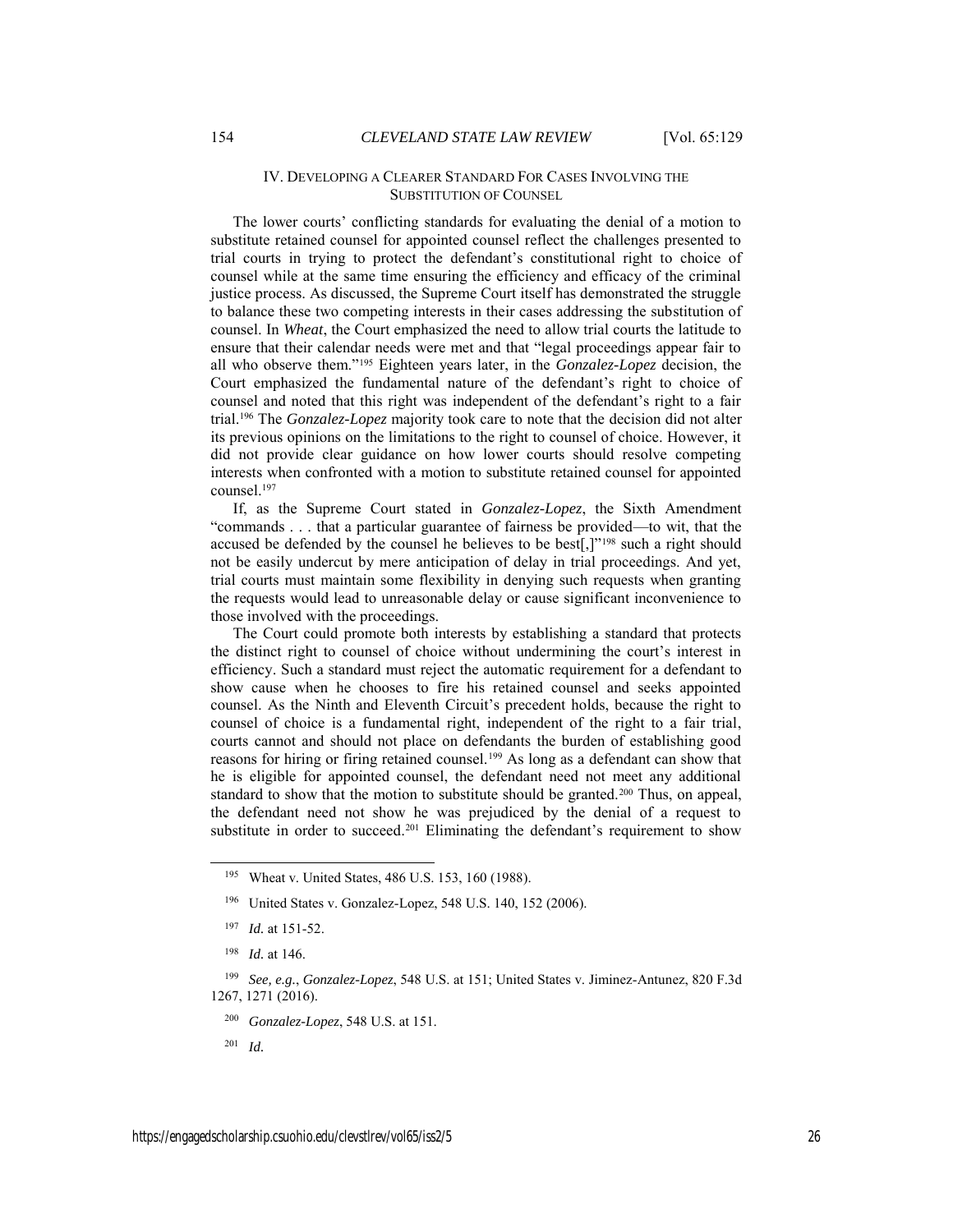cause clearly protects the presumption in favor of the defendant's right to counsel of choice.

At the same time, this presumption of defendant's right to counsel must be rebuttable in order to satisfy the need of trial courts for flexibility and latitude in maintaining their calendar and assessing scheduling interests. The burden to rebut the presumption of the defendant's right to counsel of choice should be placed on the trial court. The presumption could be overcome by demonstrating, for the record, the delay and inconvenience that the substitution would cause. This explanation should be done in open court with the participation of the defendant and all counsel involved in the case. Once the trial court has established a clear factual record showing the likely impact that a substitution would cause, discretion to deny the motion to substitute should lie with the trial court. The defendant should have the opportunity to contest the findings of the court. However, the ultimate decision on the motion would fall within the trial judge's discretion. Without factual findings on the record clearly indicating the negative impact of the substitution, the presumption would remain with the defendant, and a denial of the motion would be an abuse of discretion.

This standard formalizes many of the standards and strategies that lower courts currently employ to address cases involving motions to substitute. By requiring the trial judge to make clear findings on the record as to why the judge should deny a motion to substitute, the standard forces trial courts to carefully examine whether the substitution would lead to a delay in proceedings that would disrupt the trial process rather than simply making the assumption that such an action would lead to a disruptive result. This standard also provides protection for the defendant's Sixth Amendment rights by removing any burden on the defendant to support or explain his choice to replace counsel. Finally, the standard ensures that the criminal justice process is not only fair but also has the appearance of fairness by requiring transparency and support for a judge's decision to reject a motion to substitute.

#### V. CONCLUSION

The current conflicting standards that lower courts utilize to address a defendant's motion to substitute counsel reflect confusion over how to balance a defendant's Sixth Amendment right to choice of counsel with the need for a fair and efficient system of justice. Some courts have chosen to utilize the standards employed with the replacement of appointed counsel for different appointed counsel. Those courts have required a defendant to show good cause when he seeks to fire his retained counsel and replace her with appointed counsel. Other courts, recognizing the fundamental importance of the right to choice of counsel, have held that the defendant need not shoulder any burden of proof when firing his retained counsel. Those courts have held that a defendant may fire his retained counsel for any reason or no reason and may receive appointed counsel as long as he is statutorily eligible.

To establish constitutional consistency in this area, this conflict must be resolved in favor of the latter line of cases. As the Supreme Court has held, a defendant's right to choice of counsel is a right independent of the right to a fair trial, so a defendant need not show any prejudice or impact on the outcome of the case to support a finding that his right to choose retained counsel was violated.

While the Sixth Amendment rights of the defendant must be preserved, so too must the discretion of the trial court to maintain its administrative calendar. In order for a system of justice to work effectively and be perceived as fair to all, it must ensure that the trial process is efficient and not unduly inconvenient to all